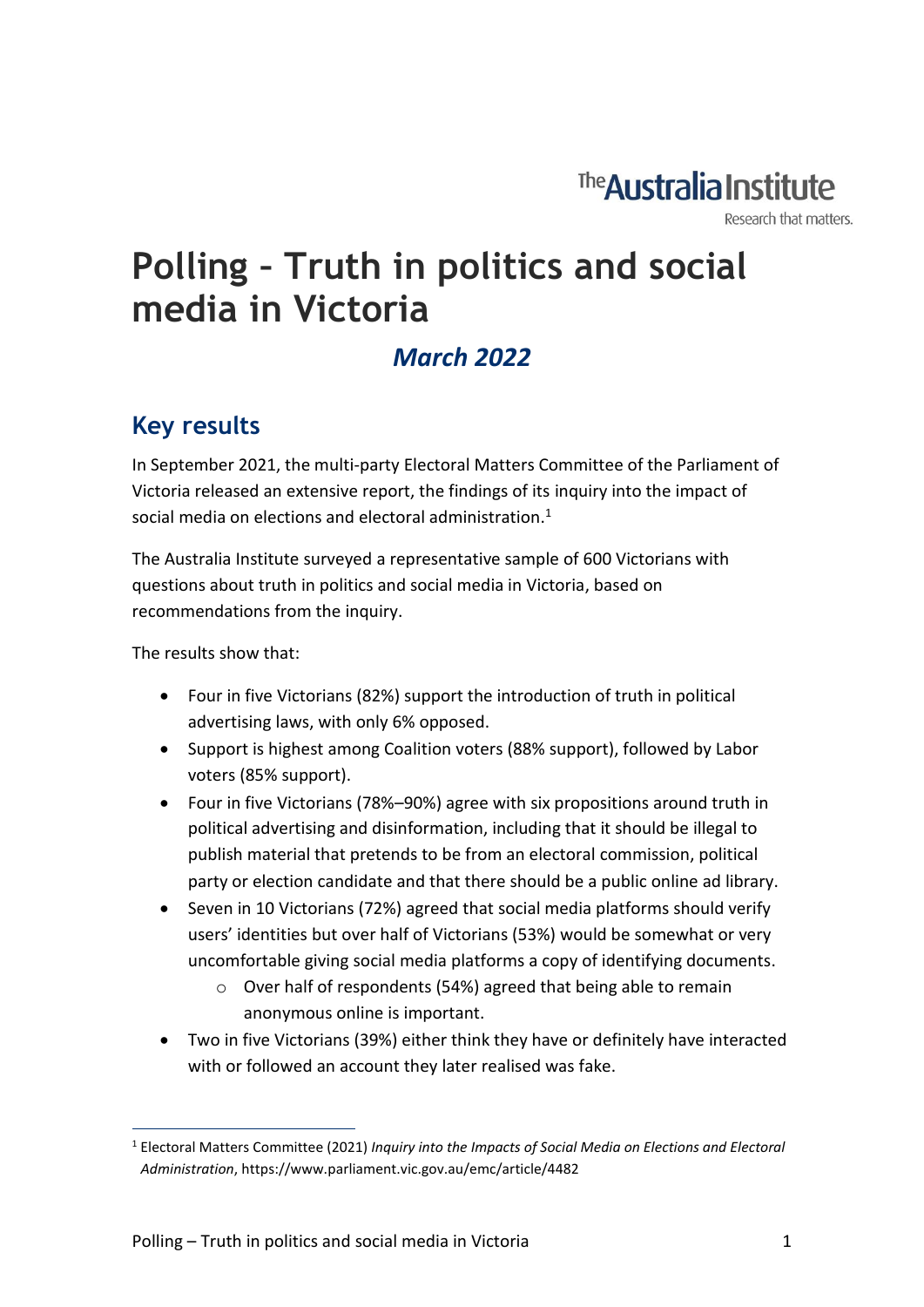### **Truth in political advertising laws**

The Electoral Matters Committee recommended:

the Government introduce legislation making it illegal to publish statements in electoral advertising which purport to be facts but which are inaccurate. In drafting the legislation, the Government should:

• consider the South Australian legislation (or the alternative wording proposed during this Inquiry) as a model

• set penalties sufficient to act as a disincentive, even for well funded parties, candidates or groups

• include provisions making it illegal for a publisher (including a social media platform) to continue publishing an electoral advertisement once it has been determined by the relevant authority to contain inaccurate statements

• allow the organisation designated to determine whether or not an electoral advertisement contains inaccurate information to publish its finding, so that information about inaccurate statements can be put in the public domain even if the original advertisers or social media companies refuse to take action or are slow to take action.<sup>2</sup>

Respondents were asked if they support or oppose the introduction of truth in political advertising laws that would make it illegal for political parties and candidates to publish ads that are inaccurate and misleading.

- Four in five Victorians (82%) support the introduction of truth in political advertising laws, with only 6% opposed.
- Support is highest among Coalition voters (88% support), followed by Labor voters (85% support).

<sup>2</sup> Electoral Matters Committee (2021) *Inquiry into the Impacts of Social Media on Elections and Electoral Administration*, p. 124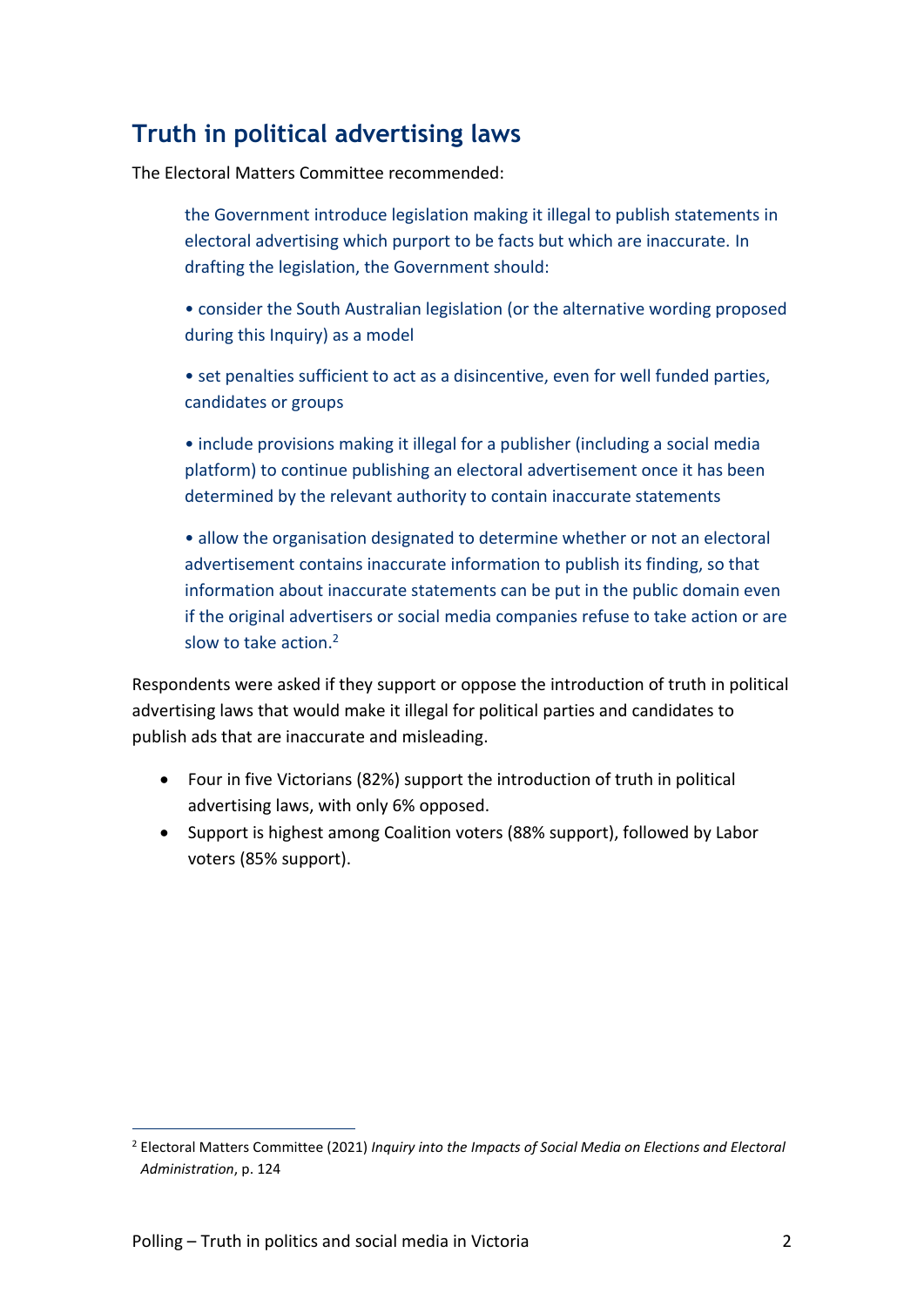

#### **Figure 1: Introduction of truth in political advertising laws**

Respondents were presented with four penalties, and asked which (if any) they thought should be possible penalties for parties and candidates that publish inaccurate and misleading ads. Respondents could pick multiple penalties, or none.

- Three in five Victorians selected fines and other financial penalties (63% selected) and being forced to publish retractions at their own expense (62% selected) as possible penalties.
- Half of Victorians (48%) selected losing some or all public funding as a possible penalty for publishing inaccurate and misleading ads.
- Two in five (42%) selected criminal charges as a possible penalty.



#### **Figure 2: Possible penalties for publishing inaccurate and misleading ads**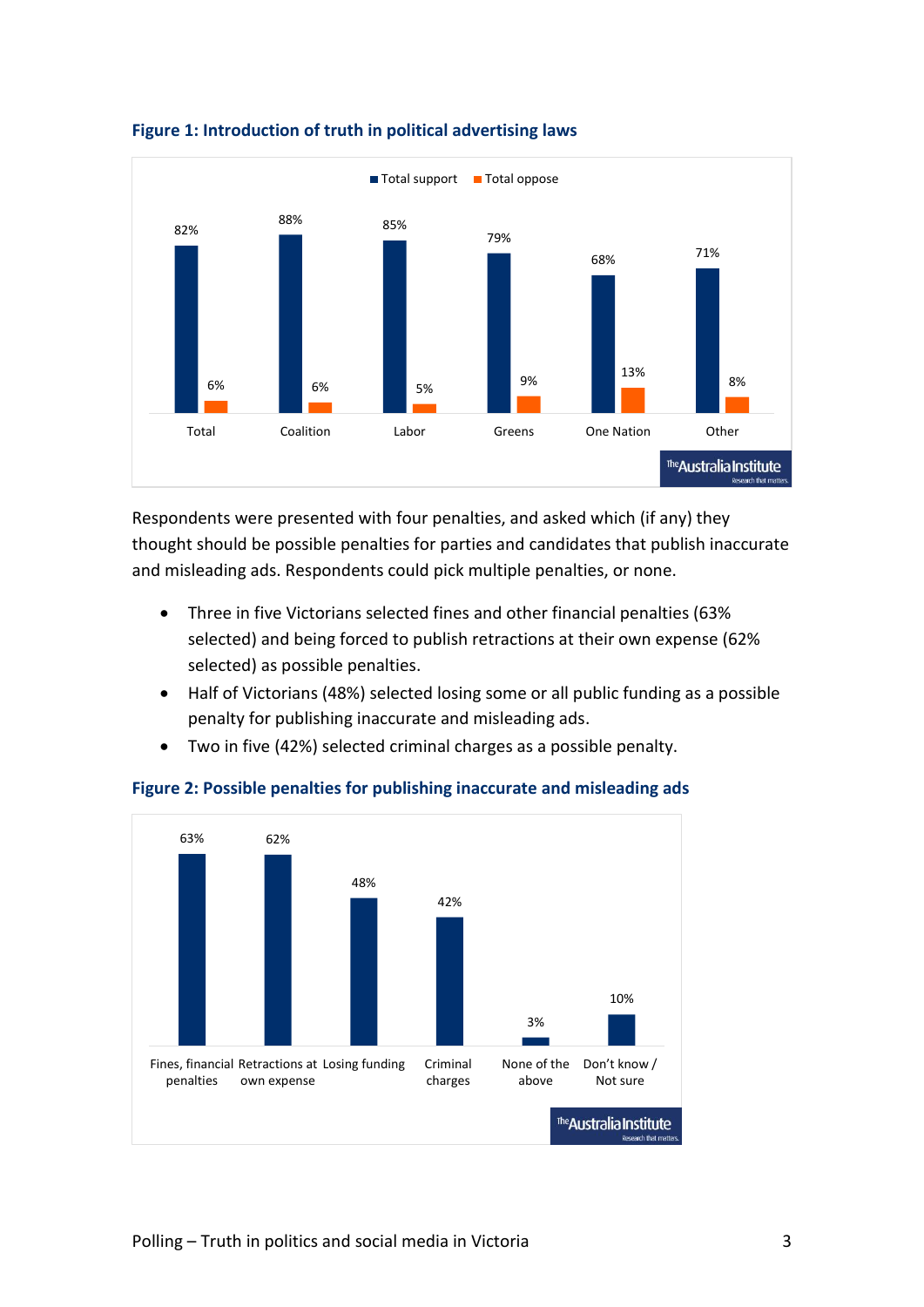Respondents were asked who should adjudicate whether an ad is inaccurate and misleading.

- The most popular choice for who should adjudicate whether an ad is inaccurate and misleading was electoral commissions, chosen by 31% of Victorians.
- 26% chose magistrates and judges, 18% chose an industry body and 8% chose a special panel of former politicians convened for the election.



**Figure 3: Who should adjudicate whether an ad is inaccurate and misleading?**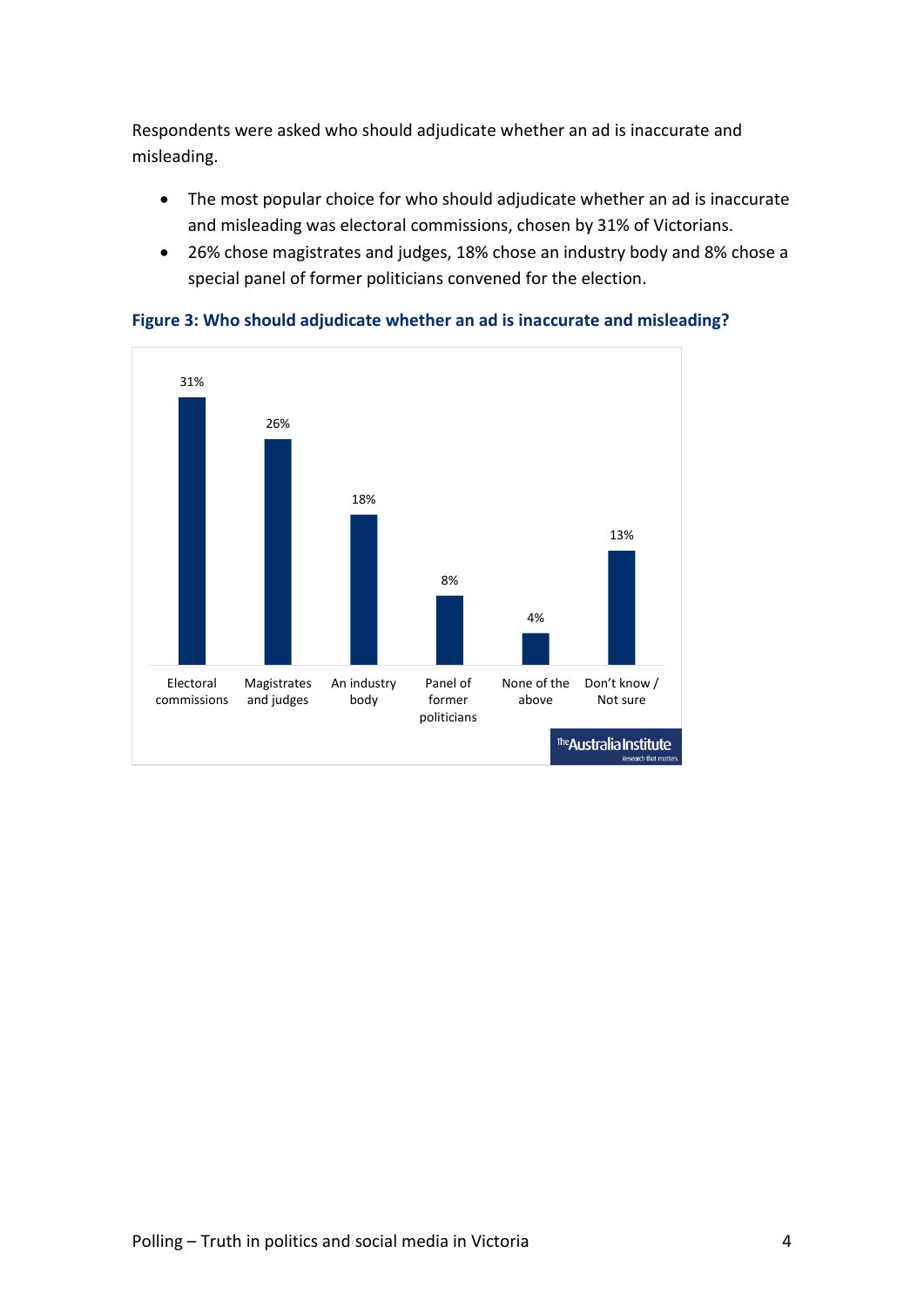## **Advertising, social media and fact-checking**

Respondents were then told:

Last year, a Parliamentary Inquiry in Victoria released a bipartisan report on social media and elections. That report contained several recommendations to do with truth in political advertising.

They were then presented with several statements about truth in political advertising, social media and potential options for future state elections in Victoria:

- It should be illegal to publish material that pretends to be from an electoral commission, political party, or election candidate.
- The Victorian Government should fund an independent organisation or body to conduct fact-checking work on political statements made during election campaigns.
- The Victorian Government should fund an independent organisation or body to provide trustworthy and factual information about political parties, candidates, and their policies.
- Political parties, campaigners, and candidates should have to provide copies of their online advertisements to the Victorian Electoral Commission for inclusion in a public ad library.
- Groups that run political advertisements should have to disclose information such as who paid for the ad, how much was spent and who was targeted.

These statements were based on recommendations from the Electoral Matters Committee (Recommendations 12, 13, 14, 20, 27 and 28).<sup>3</sup>

<sup>3</sup> Electoral Matters Committee (2021) *Inquiry into the Impacts of Social Media on Elections and Electoral Administration*, pp. 126, 132, 137, 186, 208 and 215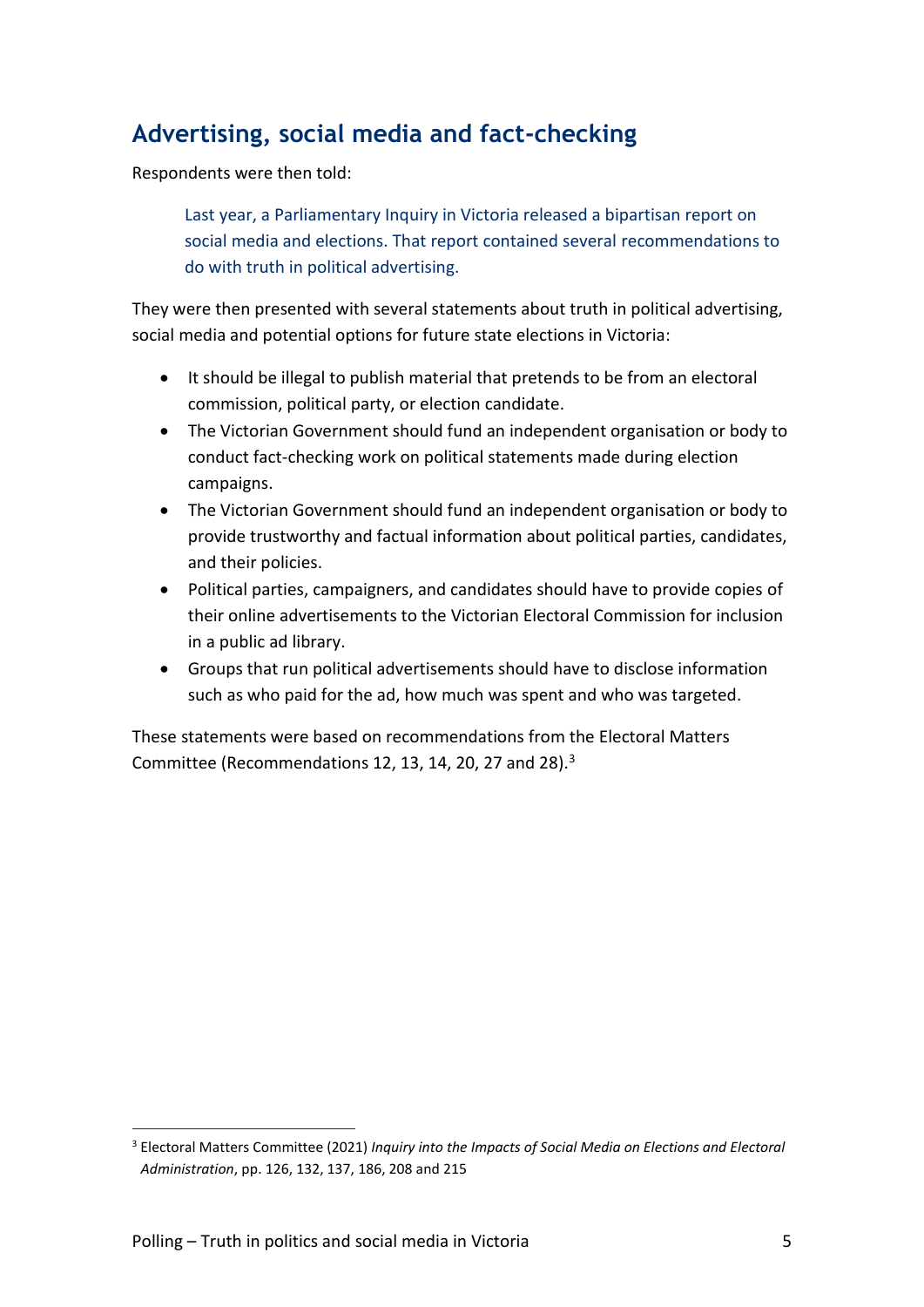There was significant agreement with all six proposals.

- Nine in 10 Victorians (90%) agree it should be illegal to publish material that pretends to be from an electoral commission, political party or election candidate.
- Four in five Victorians agreed with two proposals for the Victorian Government to fund an independent body to fact-check political statements (79%) and to provide trustworthy and factual information about political parties, candidates and their policies (78%).
- Four in five Victorians agreed those publishing political ads online should be required to provide copies of the ads to the Victorian Electoral Commission for inclusion in a public ad library (83%) and that groups should have to disclose who paid for a political ad, how much was spent and who was targeted (84%).
- Four in five Victorians (82%) agree political parties should develop a code of conduct for social media behaviour.

#### **Figure 4: Policy proposals for political advertising and future Victorian elections**

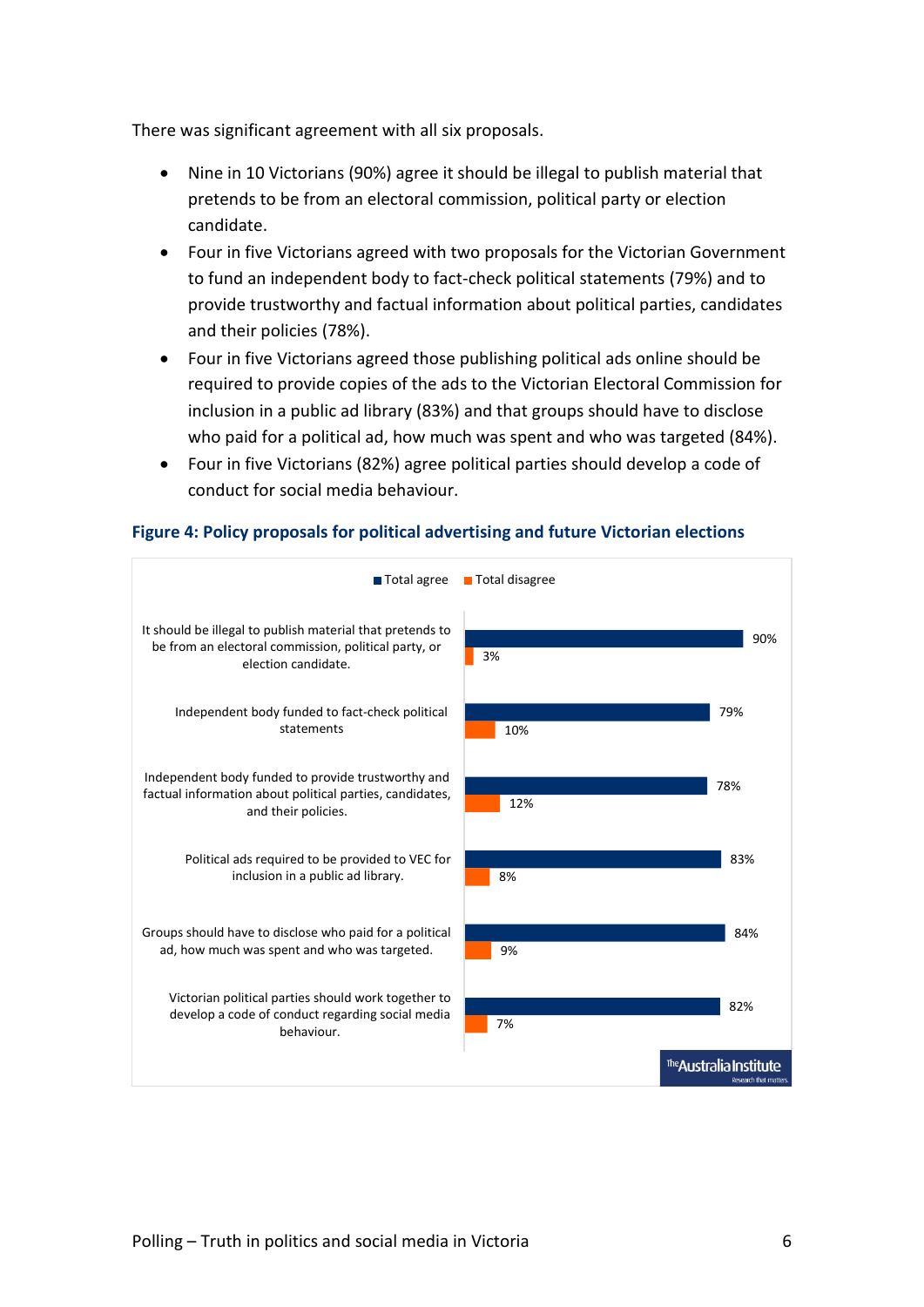# **Social media anonymity and identity**

The Electoral Matters Committee's Recommendation 7 is that "social media companies should be required to establish the identity of users before they can get a social media account", echoing a recommendation from the House of Representatives Standing Committee on Social Policy and Legal Affairs.<sup>4</sup>

Respondents were asked about social media platforms, specifically around privacy, anonymity and identification.

- Seven in 10 (72%) Victorians agree that social media platforms should be required to establish the identity of a user before giving them a social media account. 13% disagree.
- Over half of Victorians (54%) agree that being able to remain anonymous online is important to protect people's privacy and freedom from harassment. 31% disagree.
- Over half of Victorians (53%) would be somewhat or very uncomfortable giving social media platforms a copy of identifying documents. 37% would be comfortable.
	- o More women are uncomfortable with giving a copy of their ID (56% uncomfortable, 33% comfortable) than men (50% uncomfortable, 42% comfortable).
	- o Discomfort is highest among those over 50 years of age (57–59%), and lowest among those 30–49 (45–46%).

<sup>4</sup> Electoral Matters Committee (2021) *Inquiry into the Impacts of Social Media on Elections and Electoral Administration*, p. xx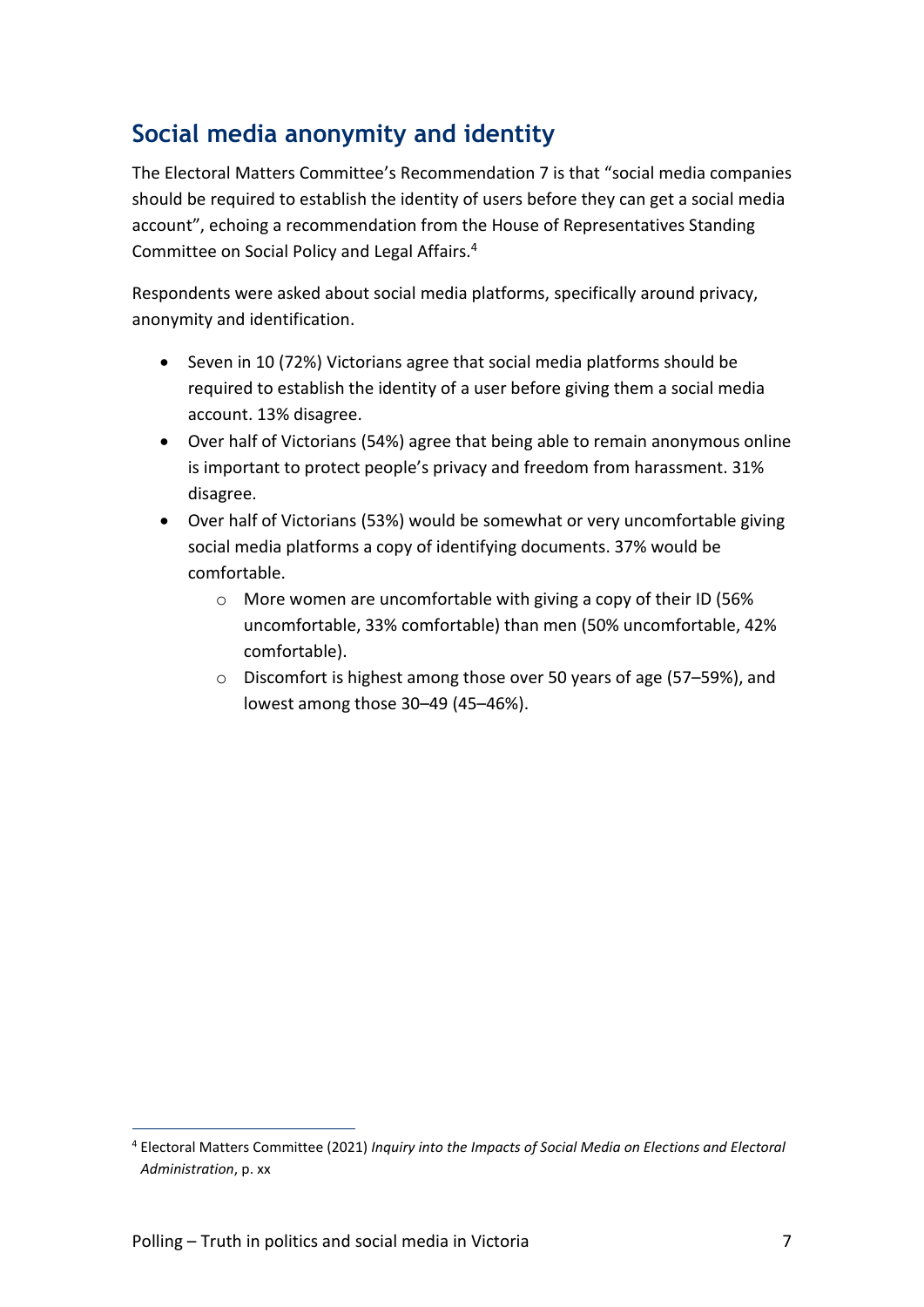#### **Figure 5: Social media platforms**



#### **Figure 6: Level of comfort giving copy of ID to verify identity**

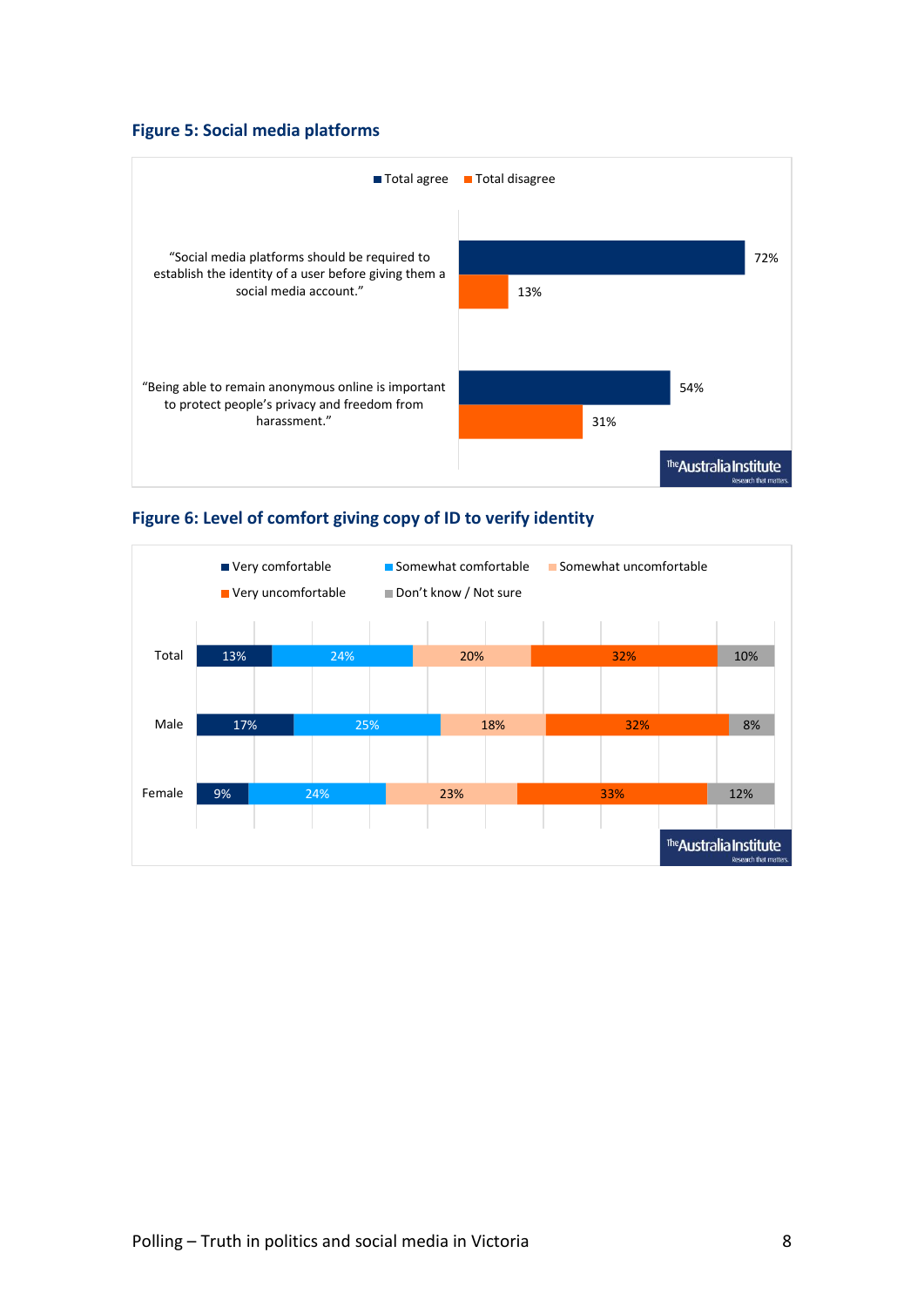# **Regulation of social media platforms**

Respondents were asked if they would support or oppose the Victorian Government adopting four social media policies.

- Four in five Victorians (80%) support a legal obligation for social media platforms to remove material that violates electoral laws once they have been alerted to it.
- Seven in 10 Victorians (72%) support privacy laws to limit how information from people's social media accounts can be used, even if the account is public.
- Two in three Victorians support a legal obligation for social media platforms to provide academic researchers with data on how the platforms work (67%) and a government-funded education campaign to increase social media literacy (65%).

#### **Figure 7: Social media policies**



These statements were based on the Electoral Matters Committee's Recommendations 18, 19, 25, 30, 31 and 32.<sup>5</sup>

<sup>5</sup> Electoral Matters Committee (2021) *Inquiry into the Impacts of Social Media on Elections and Electoral Administration*, pp. 169, 183, 203, 230 and 234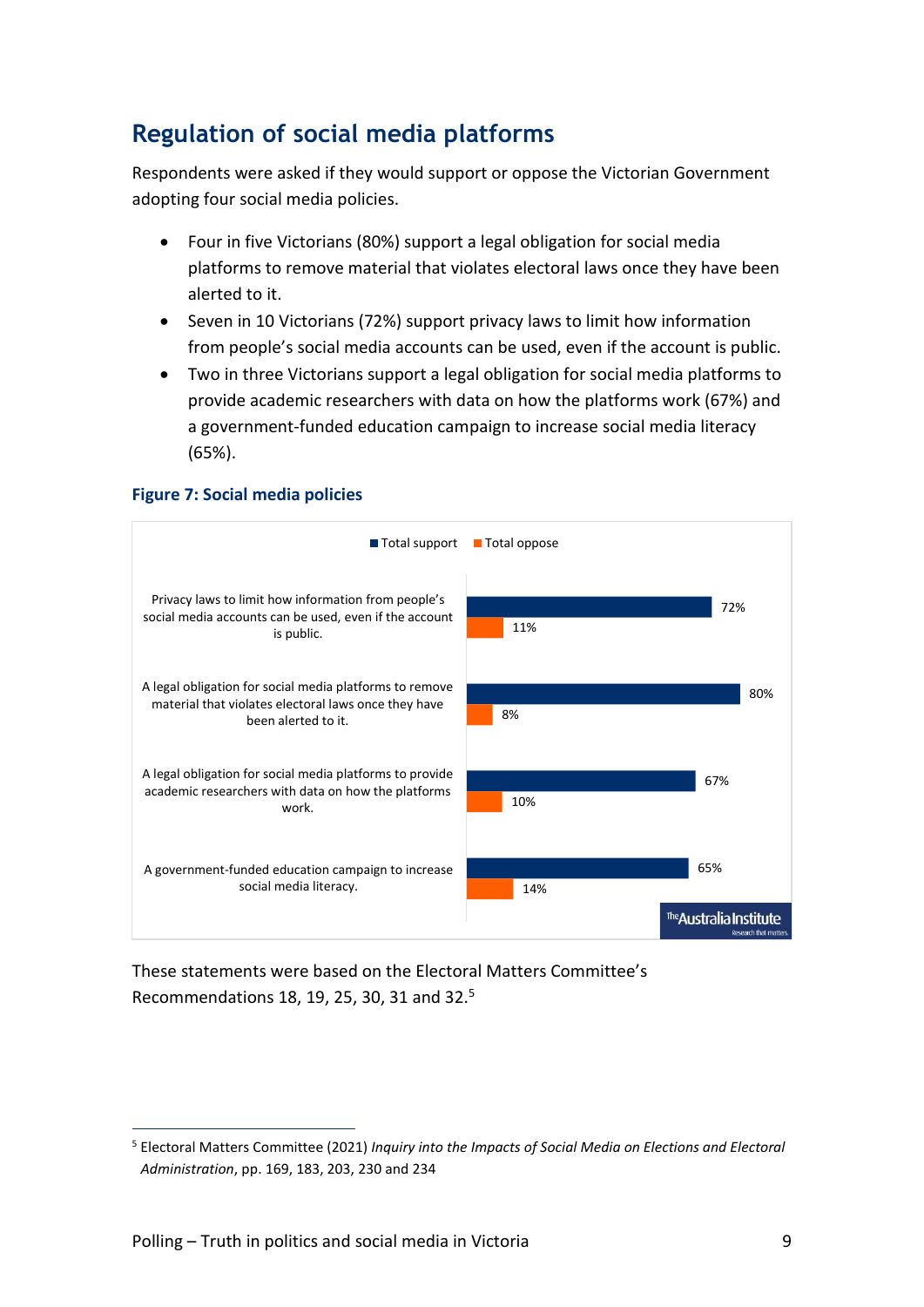The Electoral Matters Committee recommended that "the Government encourage social media platforms to take further actions to reduce the number of fake accounts".<sup>6</sup>

Respondents were introduced to the idea that some accounts on social media are "fake".<sup>7</sup> They were then asked whether they personally have ever interacted with or followed an account that they later realised was fake.

- Two in five Victorians (39%) either think they have or definitely have interacted with or followed an account they later realised was fake, including 21% who definitely have.
- A further 23% do not think they have, and 28% say they have definitely not.
- Women are more likely than men to report that they think they have or definitely have interacted with a fake account than men (45% vs 34%).



**Figure 8: Interacted with or followed an account that you later realised was fake**

<sup>6</sup> Electoral Matters Committee (2021) *Inquiry into the Impacts of Social Media on Elections and Electoral Administration*, p. xxii

<sup>&</sup>lt;sup>7</sup> "Some social media accounts are 'fake', for example they are not the person or organisation that they say they are, or their content is written by 'bots' not real people."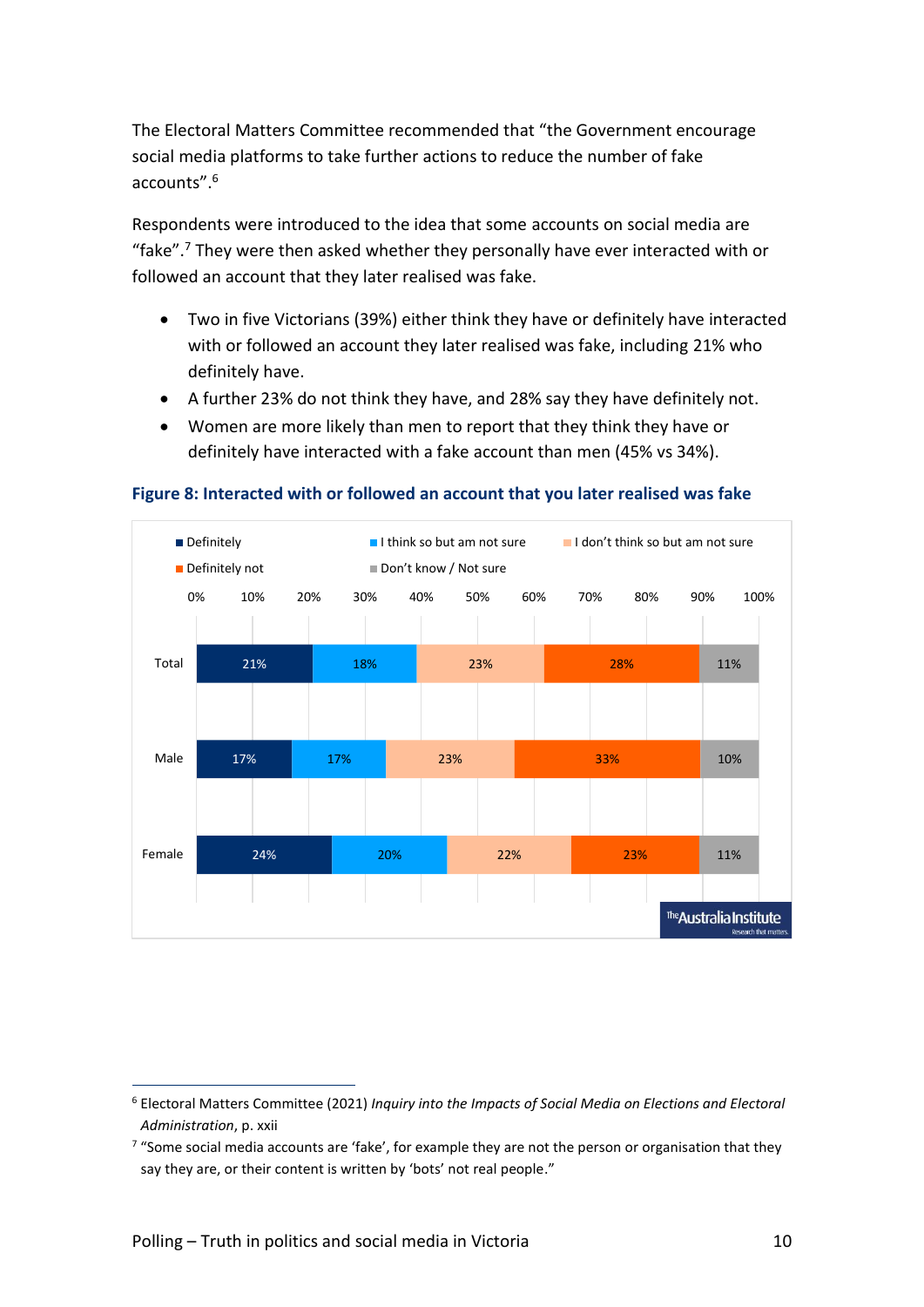# **Method**

The Australia Institute surveyed 600 adults living in Victoria between 22 and 25 February 2022, online through Dynata's panel, with representative samples by gender and age.

The results were weighted by two variables (gender x age group) based on the latest Australian Bureau of Statistics data, using the raking method. This resulted in an effective sample size of 596.

The margin of error (95% confidence level) for the results is 4%.

Voting intention questions appeared just after the initial demographic questions, before policy questions. Lower house voting intention was asked first, followed by upper house voting intention.

Respondents who answered "Don't know / Not sure" for voting intention questions were then asked a leaning question.

Voting crosstabs show voting intentions for the Legislative Assembly. Those who were undecided were asked which way they were leaning; these leanings are included in voting intention crosstabs. "Coalition" includes separate responses for Liberal and National. "Other" refers to Independent/Other.

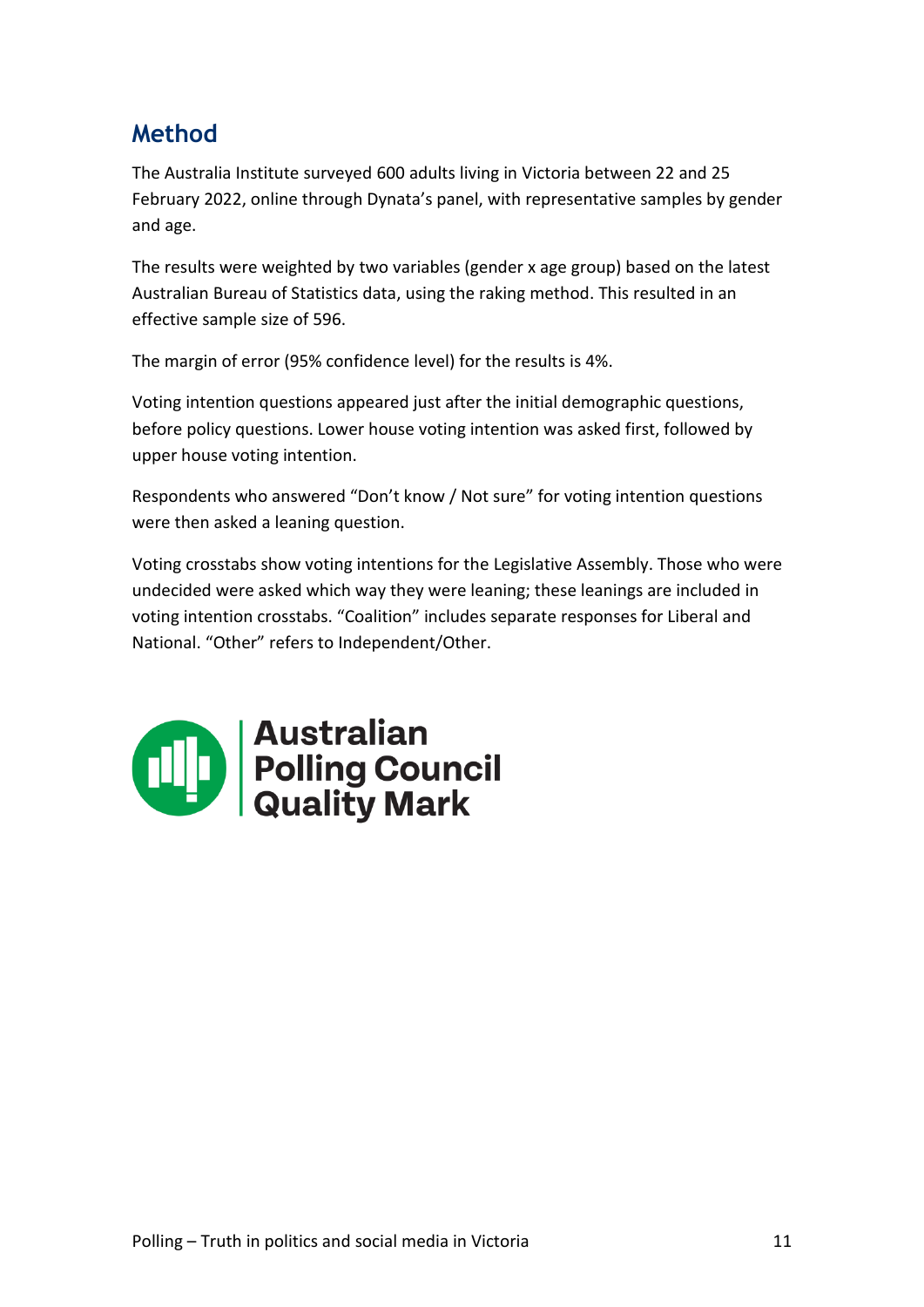# **Detailed results**

No preceding questions in the poll are expected to have influenced the results of the questions published here.

**Would you support or oppose the introduction of 'truth in political advertising' laws that would make it illegal for political parties and candidates to publish ads that are inaccurate and misleading?**

|                         | Total | <b>Male</b> | <b>Female</b> |
|-------------------------|-------|-------------|---------------|
| <b>Strongly support</b> | 62%   | 61%         | 62%           |
| <b>Support</b>          | 21%   | 21%         | 21%           |
| <b>Oppose</b>           | 4%    | 4%          | 4%            |
| <b>Strongly oppose</b>  | 2%    | 3%          | 1%            |
| Don't know / Not sure   | 11%   | 11%         | 12%           |

|                         | Total | 18-29 | $30 - 39$ | $40 - 49$ | $50 - 59$ | $60+$ |
|-------------------------|-------|-------|-----------|-----------|-----------|-------|
| <b>Strongly support</b> | 62%   | 64%   | 51%       | 48%       | 62%       | 76%   |
| <b>Support</b>          | 21%   | 20%   | 24%       | 24%       | 17%       | 18%   |
| <b>Oppose</b>           | 4%    | 7%    | 8%        | 5%        | 2%        | 1%    |
| <b>Strongly oppose</b>  | 2%    | 1%    | 3%        | 3%        | 1%        | 2%    |
| Don't know / Not sure   | 11%   | 9%    | 15%       | 19%       | 17%       | 3%    |

|                         | Total | <b>Coalition</b> | Labor | <b>Greens</b> | <b>One Nation</b> | <b>Other</b> |
|-------------------------|-------|------------------|-------|---------------|-------------------|--------------|
| <b>Strongly support</b> | 62%   | 62%              | 66%   | 62%           | 63%               | 51%          |
| <b>Support</b>          | 21%   | 26%              | 19%   | 17%           | 5%                | 20%          |
| <b>Oppose</b>           | 4%    | 4%               | 4%    | 7%            | 4%                | 5%           |
| <b>Strongly oppose</b>  | 2%    | 1%               | 1%    | 2%            | 9%                | 3%           |
| Don't know / Not sure   | 11%   | 7%               | 10%   | 13%           | 20%               | 21%          |

**If 'truth in political advertising' laws were adopted, which of the following do you think should be possible penalties for parties and candidates that publish inaccurate and misleading ads?**

|                                                          | <b>Total</b> | <b>Male</b> | Female |
|----------------------------------------------------------|--------------|-------------|--------|
| Fines and other financial penalties                      | 63%          | 63%         | 63%    |
| Being forced to publish retractions at their own expense | 62%          | 62%         | 63%    |
| Losing some or all public funding                        | 48%          | 49%         | 48%    |
| <b>Criminal charges</b>                                  | 42%          | 48%         | 36%    |
| None of the above                                        | 3%           | 3%          | 3%     |
| Don't know / Not sure                                    | 10%          | 10%         | 11%    |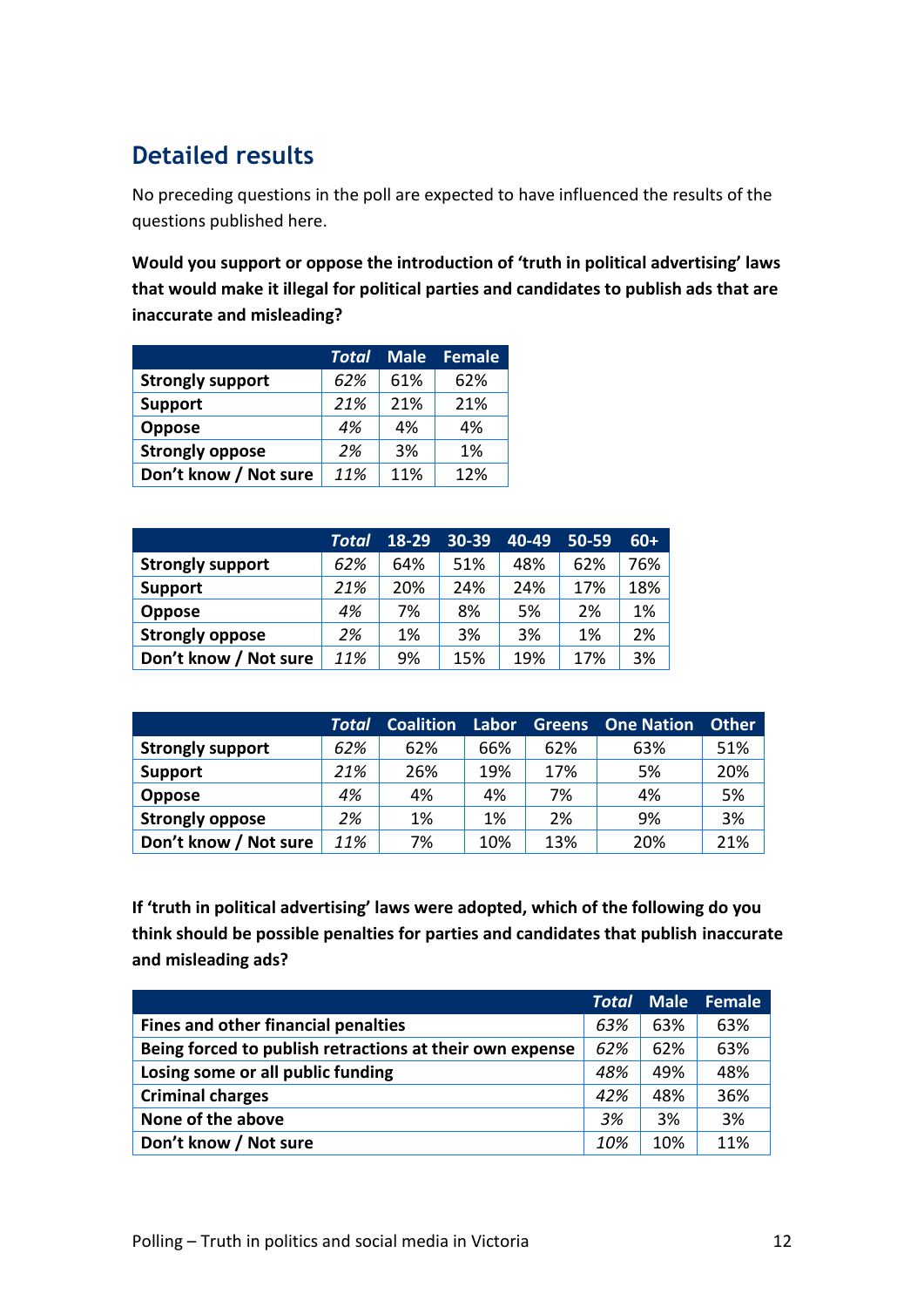|                                            | <b>Total</b> | 18-29 | 30-39 | 40-49 | 50-59 | $60+$ |
|--------------------------------------------|--------------|-------|-------|-------|-------|-------|
| <b>Fines and other financial penalties</b> | 63%          | 64%   | 49%   | 57%   | 62%   | 75%   |
| Being forced to publish                    | 62%          | 59%   | 47%   | 57%   | 67%   | 77%   |
| retractions at their own expense           |              |       |       |       |       |       |
| Losing some or all public funding          | 48%          | 46%   | 45%   | 37%   | 46%   | 61%   |
| <b>Criminal charges</b>                    | 42%          | 28%   | 39%   | 42%   | 45%   | 54%   |
| None of the above                          | 3%           | 2%    | 4%    | 5%    | 3%    | 1%    |
| Don't know / Not sure                      | 10%          | 12%   | 16%   | 12%   | 13%   | 2%    |

|                                                                | Total | <b>Coalition</b> | Labor | <b>Greens</b> | One<br><b>Nation</b> | <b>Other</b> |
|----------------------------------------------------------------|-------|------------------|-------|---------------|----------------------|--------------|
| <b>Fines and other financial</b><br>penalties                  | 63%   | 67%              | 60%   | 63%           | 74%                  | 58%          |
| Being forced to publish<br>retractions at their own<br>expense | 62%   | 64%              | 64%   | 57%           | 62%                  | 61%          |
| Losing some or all public<br>funding                           | 48%   | 52%              | 43%   | 52%           | 54%                  | 49%          |
| <b>Criminal charges</b>                                        | 42%   | 46%              | 41%   | 40%           | 51%                  | 35%          |
| None of the above                                              | 3%    | 1%               | 3%    | 4%            | 8%                   | 6%           |
| Don't know / Not sure                                          | 10%   | 7%               | 11%   | 8%            | 9%                   | 17%          |

**If 'truth in political advertising' laws were adopted, who should adjudicate whether an ad is inaccurate and misleading?**

|                                                           | <b>Total</b> | <b>Male</b> | <b>Female</b> |
|-----------------------------------------------------------|--------------|-------------|---------------|
| <b>Electoral commissions (for example, the Australian</b> | 31%          | 36%         | 27%           |
| <b>Electoral Commission for federal ads)</b>              |              |             |               |
| Magistrates and judges through the legal system           | 26%          | 28%         | 25%           |
| A special panel of former politicians convened for the    | 8%           | 6%          | 10%           |
| election                                                  |              |             |               |
| An industry body (for example, Ad Standards)              | 18%          | 14%         | 21%           |
| None of the above                                         | 4%           | 5%          | 2%            |
| Don't know / Not sure                                     | 13%          | 11%         | 15%           |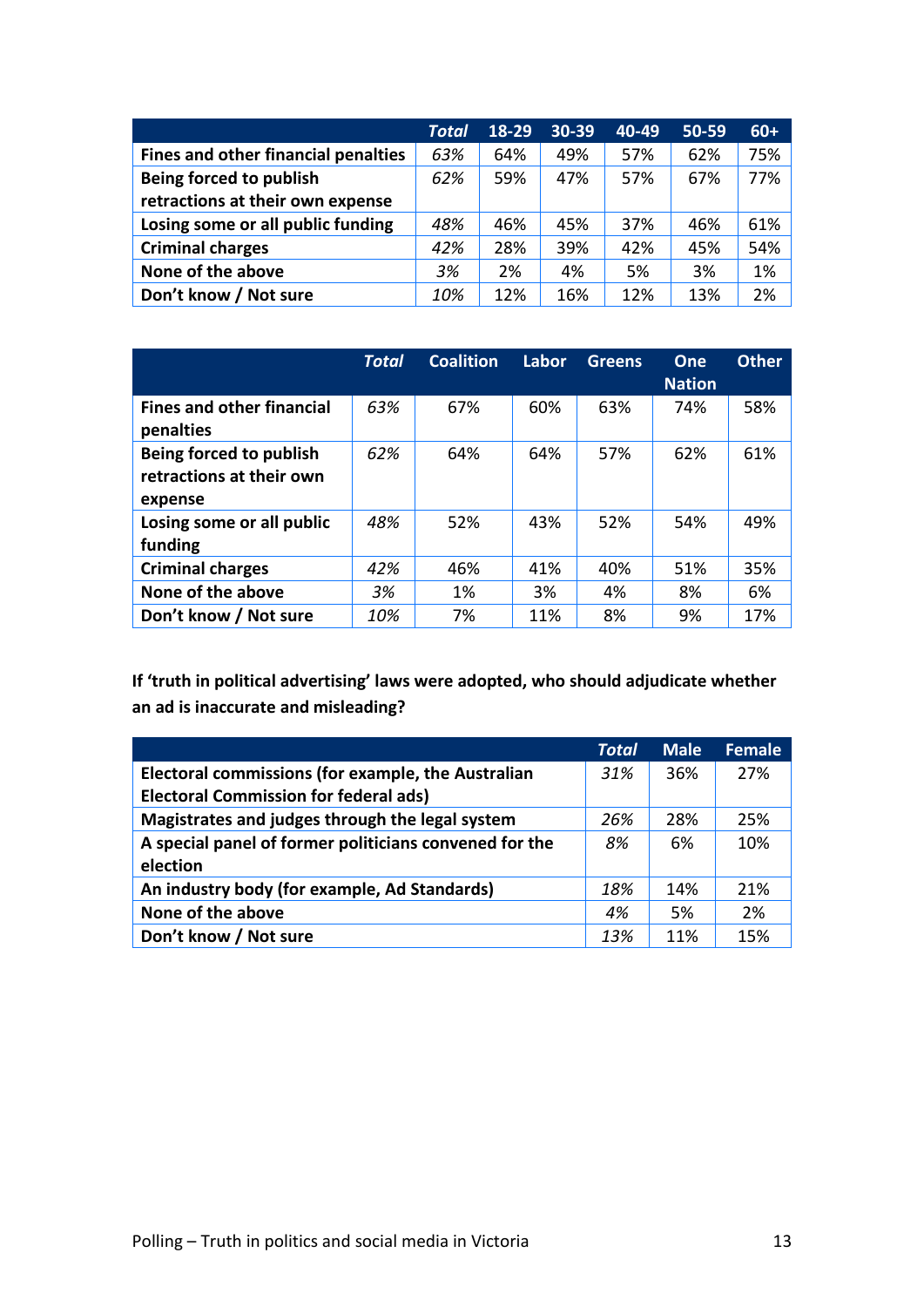|                                       | <b>Total</b> | 18-29 | 30-39 | 40-49 | 50-59 | $60+$ |
|---------------------------------------|--------------|-------|-------|-------|-------|-------|
| <b>Electoral commissions (for</b>     | 31%          | 23%   | 22%   | 30%   | 34%   | 43%   |
| example, the Australian Electoral     |              |       |       |       |       |       |
| <b>Commission for federal ads)</b>    |              |       |       |       |       |       |
| <b>Magistrates and judges through</b> | 26%          | 31%   | 23%   | 21%   | 29%   | 27%   |
| the legal system                      |              |       |       |       |       |       |
| A special panel of former             | 8%           | 8%    | 16%   | 10%   | 4%    | 3%    |
| politicians convened for the          |              |       |       |       |       |       |
| election                              |              |       |       |       |       |       |
| An industry body (for example, Ad     | 18%          | 23%   | 19%   | 17%   | 13%   | 15%   |
| Standards)                            |              |       |       |       |       |       |
| None of the above                     | 4%           | 4%    | 4%    | 7%    | 4%    | 2%    |
| Don't know / Not sure                 | 13%          | 11%   | 17%   | 15%   | 16%   | 10%   |

|                                   | Total | <b>Coalition</b> | Labor | <b>Greens</b> | One<br><b>Nation</b> | <b>Other</b> |
|-----------------------------------|-------|------------------|-------|---------------|----------------------|--------------|
| <b>Electoral commissions (for</b> | 31%   | 36%              | 31%   | 32%           | 25%                  | 23%          |
| example, the Australian           |       |                  |       |               |                      |              |
| <b>Electoral Commission for</b>   |       |                  |       |               |                      |              |
| federal ads)                      |       |                  |       |               |                      |              |
| <b>Magistrates and judges</b>     | 26%   | 27%              | 27%   | 23%           | 30%                  | 24%          |
| through the legal system          |       |                  |       |               |                      |              |
| A special panel of former         | 8%    | 10%              | 6%    | 12%           | 12%                  | 5%           |
| politicians convened for the      |       |                  |       |               |                      |              |
| election                          |       |                  |       |               |                      |              |
| An industry body (for             | 18%   | 19%              | 18%   | 18%           | 9%                   | 17%          |
| example, Ad Standards)            |       |                  |       |               |                      |              |
| None of the above                 | 4%    | 1%               | 2%    | 4%            | 8%                   | 13%          |
| Don't know / Not sure             | 13%   | 9%               | 15%   | 11%           | 17%                  | 18%          |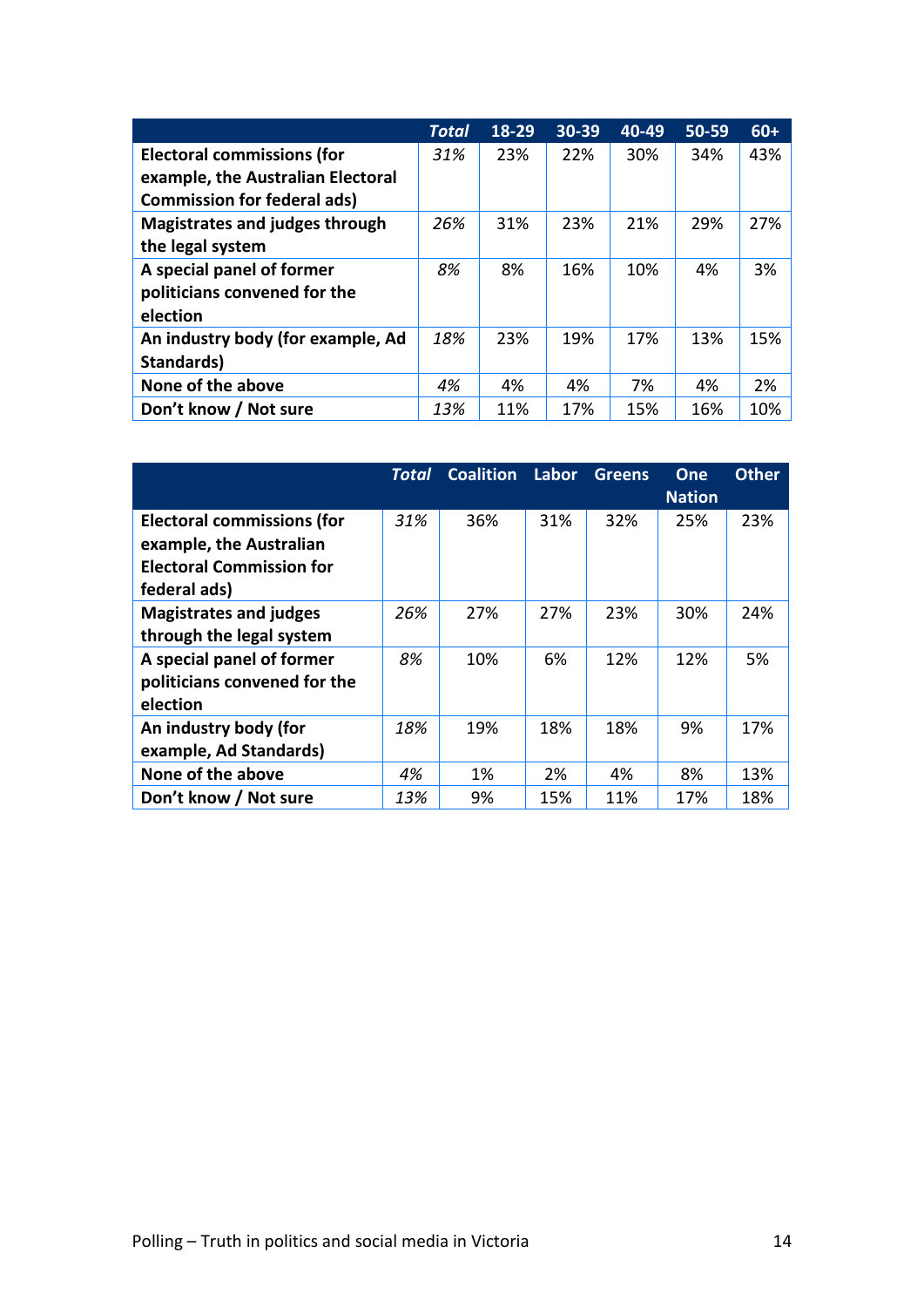**Last year, a Parliamentary Inquiry in Victoria released a bipartisan report on social media and elections. That report contained several recommendations to do with truth in political advertising.**

**The following statements are about truth in political advertising, and potential options for future state elections in Victoria. For each statement, indicate whether you agree or disagree.**

**It should be illegal to publish material that pretends to be from an electoral commission, political party, or election candidate.**

|                          | <b>Total</b> |     | <b>Male Female</b> |
|--------------------------|--------------|-----|--------------------|
| <b>Strongly agree</b>    | 60%          | 61% | 59%                |
| Agree                    | 30%          | 29% | 32%                |
| <b>Disagree</b>          | 2%           | 2%  | 2%                 |
| <b>Strongly disagree</b> | 1%           | 1%  | 1%                 |
| Don't know / Not sure    | 7%           | 7%  | 6%                 |

|                          | <b>Total</b> | $18 -$ | $30 -$ | $40 -$ | $50-$ | $60+$ |
|--------------------------|--------------|--------|--------|--------|-------|-------|
|                          |              | 29     | 39     | 49     | 59    |       |
| <b>Strongly agree</b>    | 60%          | 54%    | 54%    | 48%    | 58%   | 76%   |
| Agree                    | 30%          | 35%    | 34%    | 35%    | 29%   | 22%   |
| <b>Disagree</b>          | 2%           | 3%     | 4%     | 5%     | 0%    | 0%    |
| <b>Strongly disagree</b> | 1%           | 1%     | 1%     | 1%     | 1%    | 0%    |
| Don't know / Not         | 7%           | 7%     | 7%     | 11%    | 12%   | 3%    |
| sure                     |              |        |        |        |       |       |

|                          | <b>Total</b> | <b>Coalition</b> | Labor | <b>Greens</b> | One           | <b>Other</b> |
|--------------------------|--------------|------------------|-------|---------------|---------------|--------------|
|                          |              |                  |       |               | <b>Nation</b> |              |
| <b>Strongly agree</b>    | 60%          | 62%              | 61%   | 53%           | 63%           | 56%          |
| Agree                    | 30%          | 31%              | 31%   | 36%           | 25%           | 25%          |
| <b>Disagree</b>          | 2%           | 3%               | 2%    | 1%            | 0%            | 3%           |
| <b>Strongly disagree</b> | 1%           | 1%               | 0%    | 3%            | 0%            | 1%           |
| Don't know / Not sure    | 7%           | 4%               | 6%    | 7%            | 13%           | 15%          |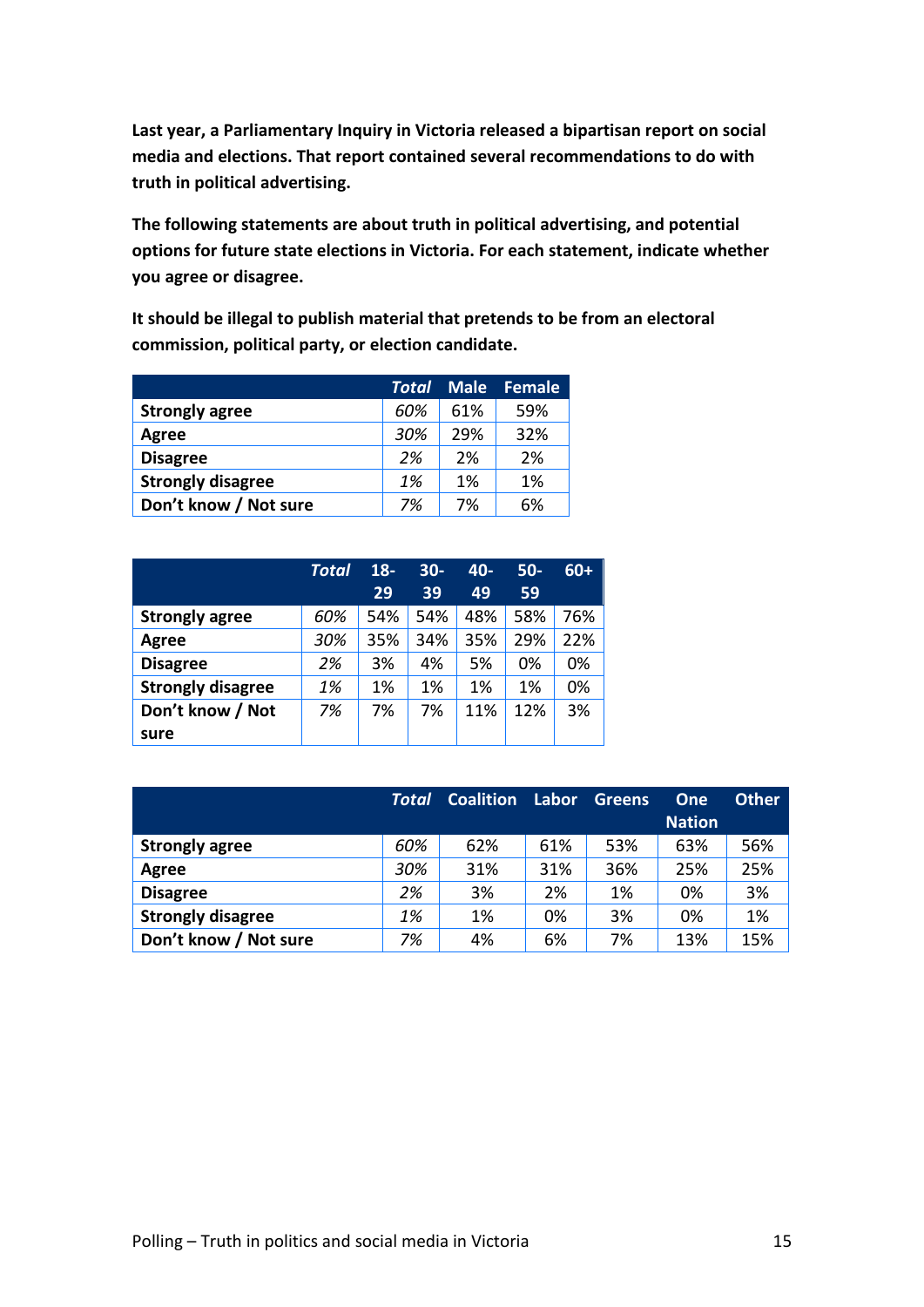|                          | Total | <b>Male</b> | <b>Female</b> |
|--------------------------|-------|-------------|---------------|
| <b>Strongly agree</b>    | 39%   | 38%         | 41%           |
| Agree                    | 40%   | 40%         | 40%           |
| <b>Disagree</b>          | 8%    | 8%          | 7%            |
| <b>Strongly disagree</b> | 2%    | 3%          | 1%            |
| Don't know / Not sure    | 11%   | 10%         | 11%           |

|                          | Total | $18-29$ | $30 - 39$ | 40-49 | $50 - 59$ | $60+$ |
|--------------------------|-------|---------|-----------|-------|-----------|-------|
| <b>Strongly agree</b>    | 39%   | 43%     | 35%       | 29%   | 36%       | 47%   |
| Agree                    | 40%   | 43%     | 46%       | 43%   | 34%       | 35%   |
| <b>Disagree</b>          | 8%    | 9%      | 10%       | 11%   | 8%        | 4%    |
| <b>Strongly disagree</b> | 2%    | 0%      | 1%        | 2%    | 4%        | 4%    |
| Don't know / Not sure    | 11%   | 5%      | 9%        | 15%   | 18%       | 10%   |

|                          | Total | <b>Coalition</b> | Labor | <b>Greens</b> | <b>One Nation</b> | <b>Other</b> |
|--------------------------|-------|------------------|-------|---------------|-------------------|--------------|
| <b>Strongly agree</b>    | 39%   | 35%              | 42%   | 43%           | 38%               | 37%          |
| Agree                    | 40%   | 45%              | 43%   | 32%           | 45%               | 27%          |
| <b>Disagree</b>          | 8%    | 9%               | 6%    | 13%           | 4%                | 7%           |
| <b>Strongly disagree</b> | 2%    | 3%               | 1%    | 0%            | 8%                | 5%           |
| Don't know / Not sure    | 11%   | 8%               | 9%    | 12%           | 4%                | 24%          |

**The Victorian Government should fund an independent organisation or body to provide trustworthy and factual information about political parties, candidates, and their policies.** 

|                          | Total |     | Male Female |
|--------------------------|-------|-----|-------------|
| <b>Strongly agree</b>    | 41%   | 39% | 44%         |
| Agree                    | 37%   | 38% | 36%         |
| <b>Disagree</b>          | 9%    | 10% | 8%          |
| <b>Strongly disagree</b> | 2%    | 4%  | 1%          |
| Don't know / Not sure    | 10%   | 9%  | 11%         |

|                          | Total | 18-29 | 30-39 | $40-49$ | $50 - 59$ | $60+$ |
|--------------------------|-------|-------|-------|---------|-----------|-------|
| <b>Strongly agree</b>    | 41%   | 46%   | 37%   | 33%     | 36%       | 48%   |
| Agree                    | 37%   | 42%   | 41%   | 38%     | 35%       | 31%   |
| <b>Disagree</b>          | 9%    | 8%    | 10%   | 15%     | 7%        | 7%    |
| <b>Strongly disagree</b> | 2%    | 1%    | 1%    | 1%      | 4%        | 5%    |
| Don't know / Not sure    | 10%   | 4%    | 10%   | 14%     | 18%       | 9%    |

**The Victorian Government should fund an independent organisation or body to** 

**conduct fact-checking work on political statements made during election campaigns.**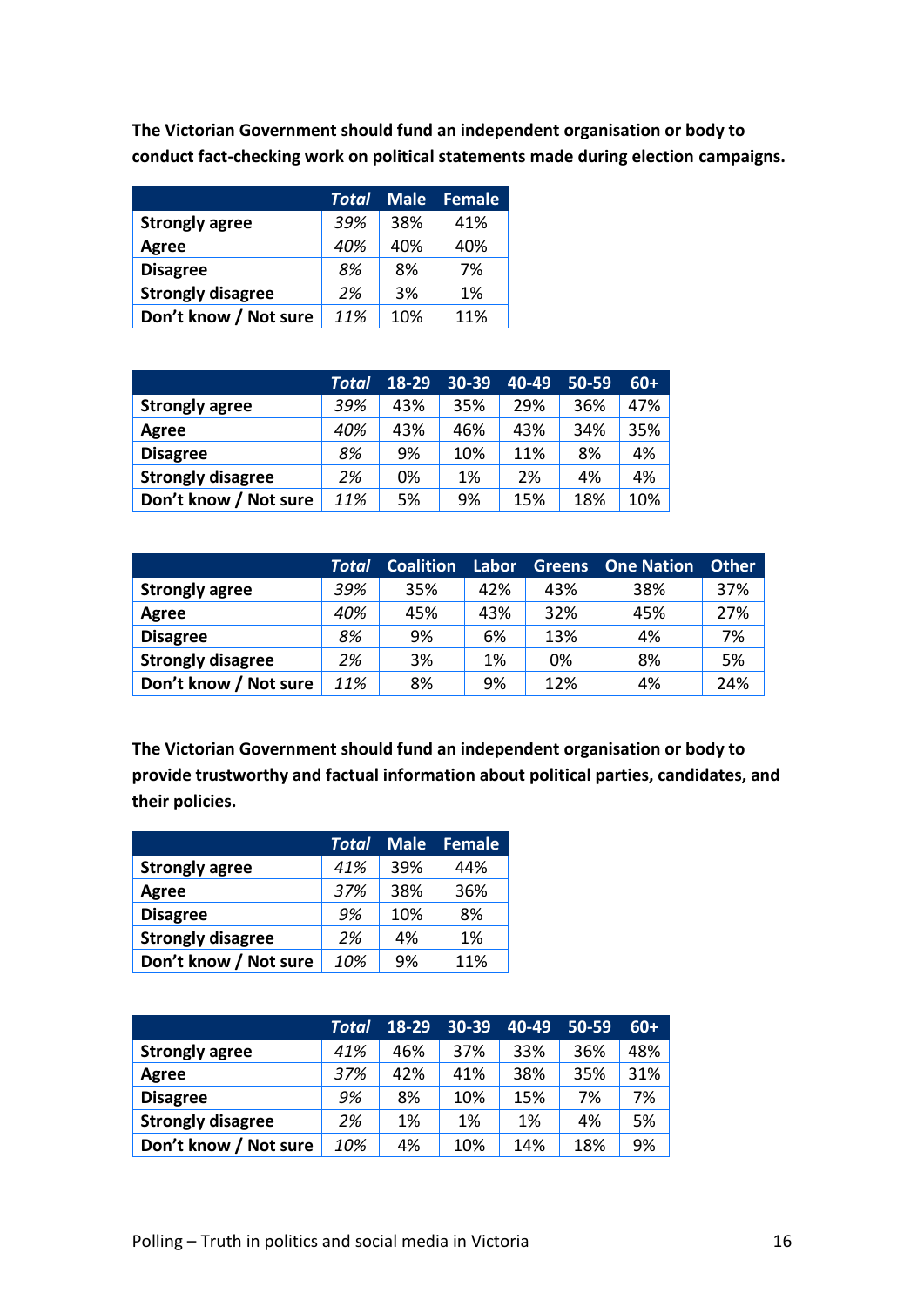|                          | Total | <b>Coalition</b> | Labor | <b>Greens</b> | <b>One Nation</b> | <b>Other</b> |
|--------------------------|-------|------------------|-------|---------------|-------------------|--------------|
| <b>Strongly agree</b>    | 41%   | 39%              | 43%   | 41%           | 42%               | 40%          |
| Agree                    | 37%   | 41%              | 40%   | 33%           | 34%               | 26%          |
| <b>Disagree</b>          | 9%    | 8%               | 10%   | 13%           | 12%               | 6%           |
| <b>Strongly disagree</b> | 2%    | 4%               | 0%    | 1%            | 8%                | 5%           |
| Don't know / Not sure    | 10%   | 7%               | 8%    | 12%           | 4%                | 23%          |

**Political parties, campaigners, and candidates should have to provide copies of their online advertisements to the Victorian Electoral Commission for inclusion in a public ad library.** 

|                          | Total | <b>Male</b> | <b>Female</b> |
|--------------------------|-------|-------------|---------------|
| <b>Strongly agree</b>    | 43%   | 45%         | 43%           |
| Agree                    | 39%   | 39%         | 40%           |
| <b>Disagree</b>          | 6%    | 4%          | 8%            |
| <b>Strongly disagree</b> | 2%    | 3%          | 1%            |
| Don't know / Not sure    | 9%    | 9%          | 8%            |

|                          | Total | $18-29$ | 30-39 | 40-49 | $50 - 59$ | $60+$ |
|--------------------------|-------|---------|-------|-------|-----------|-------|
| <b>Strongly agree</b>    | 43%   | 32%     | 40%   | 33%   | 44%       | 61%   |
| Agree                    | 39%   | 49%     | 39%   | 44%   | 36%       | 30%   |
| <b>Disagree</b>          | 6%    | 12%     | 9%    | 7%    | 1%        | 2%    |
| <b>Strongly disagree</b> | 2%    | 2%      | 1%    | 5%    | 2%        | 1%    |
| Don't know / Not sure    | 9%    | 4%      | 10%   | 12%   | 16%       | 6%    |

|                          | Total | Coalition | Labor | <b>Greens</b> | <b>One Nation</b> | <b>Other</b> |
|--------------------------|-------|-----------|-------|---------------|-------------------|--------------|
| <b>Strongly agree</b>    | 43%   | 45%       | 46%   | 34%           | 50%               | 40%          |
| Agree                    | 39%   | 42%       | 39%   | 39%           | 29%               | 37%          |
| <b>Disagree</b>          | 6%    | 5%        | 6%    | 14%           | 5%                | 3%           |
| <b>Strongly disagree</b> | 2%    | 1%        | 1%    | 4%            | 12%               | 1%           |
| Don't know / Not sure    | 9%    | 7%        | 8%    | 9%            | 4%                | 18%          |

**Groups that run political advertisements should have to disclose information such as who paid for the ad, how much was spent and who was targeted.** 

|                          | Total | <b>Male</b> | <b>Female</b> |
|--------------------------|-------|-------------|---------------|
| <b>Strongly agree</b>    | 53%   | 55%         | 52%           |
| Agree                    | 31%   | 33%         | 29%           |
| <b>Disagree</b>          | 7%    | 3%          | 11%           |
| <b>Strongly disagree</b> | 2%    | 1%          | 2%            |
| Don't know / Not sure    | 7%    | 8%          | 6%            |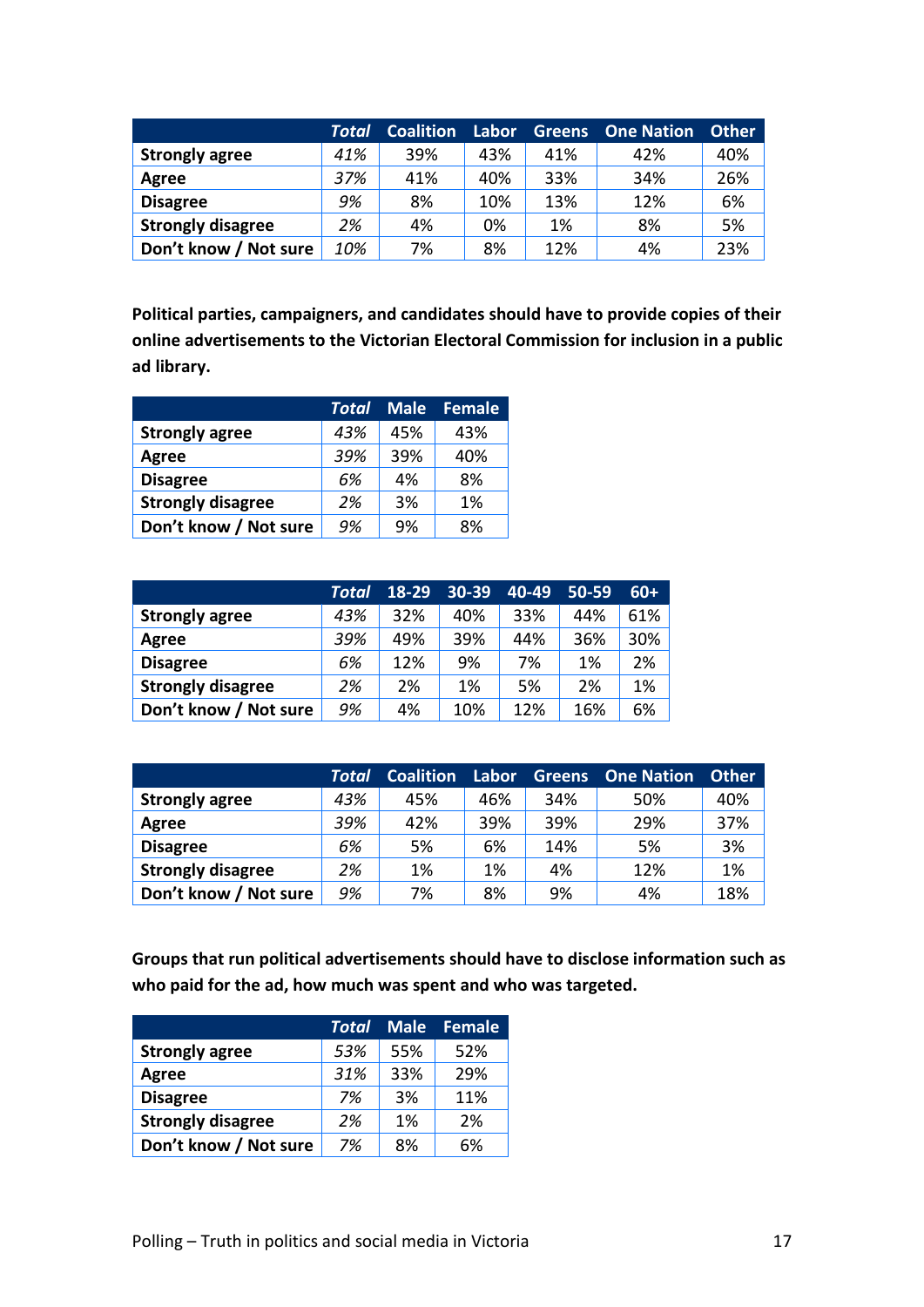|                          | Total | 18-29 | 30-39 | 40-49 | $50 - 59$ | $60+$ |
|--------------------------|-------|-------|-------|-------|-----------|-------|
| <b>Strongly agree</b>    | 53%   | 41%   | 51%   | 45%   | 56%       | 68%   |
| Agree                    | 31%   | 36%   | 33%   | 31%   | 27%       | 27%   |
| <b>Disagree</b>          | 7%    | 15%   | 7%    | 8%    | 3%        | 2%    |
| <b>Strongly disagree</b> | 2%    | 2%    | 1%    | 3%    | 2%        | 1%    |
| Don't know / Not sure    | 7%    | 5%    | 7%    | 13%   | 12%       | 3%    |

|                          | Total | Coalition | Labor | <b>Greens</b> | <b>One Nation</b> | <b>Other</b> |
|--------------------------|-------|-----------|-------|---------------|-------------------|--------------|
| <b>Strongly agree</b>    | 53%   | 58%       | 52%   | 50%           | 55%               | 47%          |
| Agree                    | 31%   | 35%       | 32%   | 25%           | 25%               | 25%          |
| <b>Disagree</b>          | 7%    | 3%        | 7%    | 15%           | 4%                | 9%           |
| <b>Strongly disagree</b> | 2%    | 1%        | 1%    | 3%            | 8%                | 1%           |
| Don't know / Not sure    | 7%    | 3%        | 7%    | 7%            | 8%                | 17%          |

**The following questions are about social media platforms like Facebook, Twitter and TikTok. To what extent do you agree or disagree?**

**"Social media platforms should be required to establish the identity of a user before giving them a social media account."**

|                          | Total | <b>Male</b> | <b>Female</b> |
|--------------------------|-------|-------------|---------------|
| <b>Strongly agree</b>    | 38%   | 44%         | 32%           |
| Agree                    | 35%   | 32%         | 37%           |
| <b>Disagree</b>          | 9%    | 7%          | 10%           |
| <b>Strongly disagree</b> | 4%    | 4%          | 4%            |
| Don't know / Not sure    | 15%   | 12%         | 17%           |

|                          | Total | 18-29 | 30-39 | 40-49 | $50 - 59$ | $60+$ |
|--------------------------|-------|-------|-------|-------|-----------|-------|
| <b>Strongly agree</b>    | 38%   | 27%   | 23%   | 40%   | 35%       | 56%   |
| Agree                    | 35%   | 39%   | 41%   | 30%   | 29%       | 33%   |
| <b>Disagree</b>          | 9%    | 19%   | 9%    | 10%   | 6%        | 1%    |
| <b>Strongly disagree</b> | 4%    | 4%    | 6%    | 5%    | 6%        | 1%    |
| Don't know / Not sure    | 15%   | 10%   | 21%   | 15%   | 24%       | 9%    |

|                          | Total | <b>Coalition</b> | Labor | <b>Greens</b> | <b>One Nation</b> | <b>Other</b> |
|--------------------------|-------|------------------|-------|---------------|-------------------|--------------|
| <b>Strongly agree</b>    | 38%   | 52%              | 34%   | 25%           | 37%               | 27%          |
| Agree                    | 35%   | 35%              | 37%   | 40%           | 29%               | 28%          |
| <b>Disagree</b>          | 9%    | 4%               | 10%   | 12%           | 20%               | 9%           |
| <b>Strongly disagree</b> | 4%    | 0%               | 4%    | 5%            | 5%                | 9%           |
| Don't know / Not sure    | 15%   | 9%               | 15%   | 16%           | 9%                | 28%          |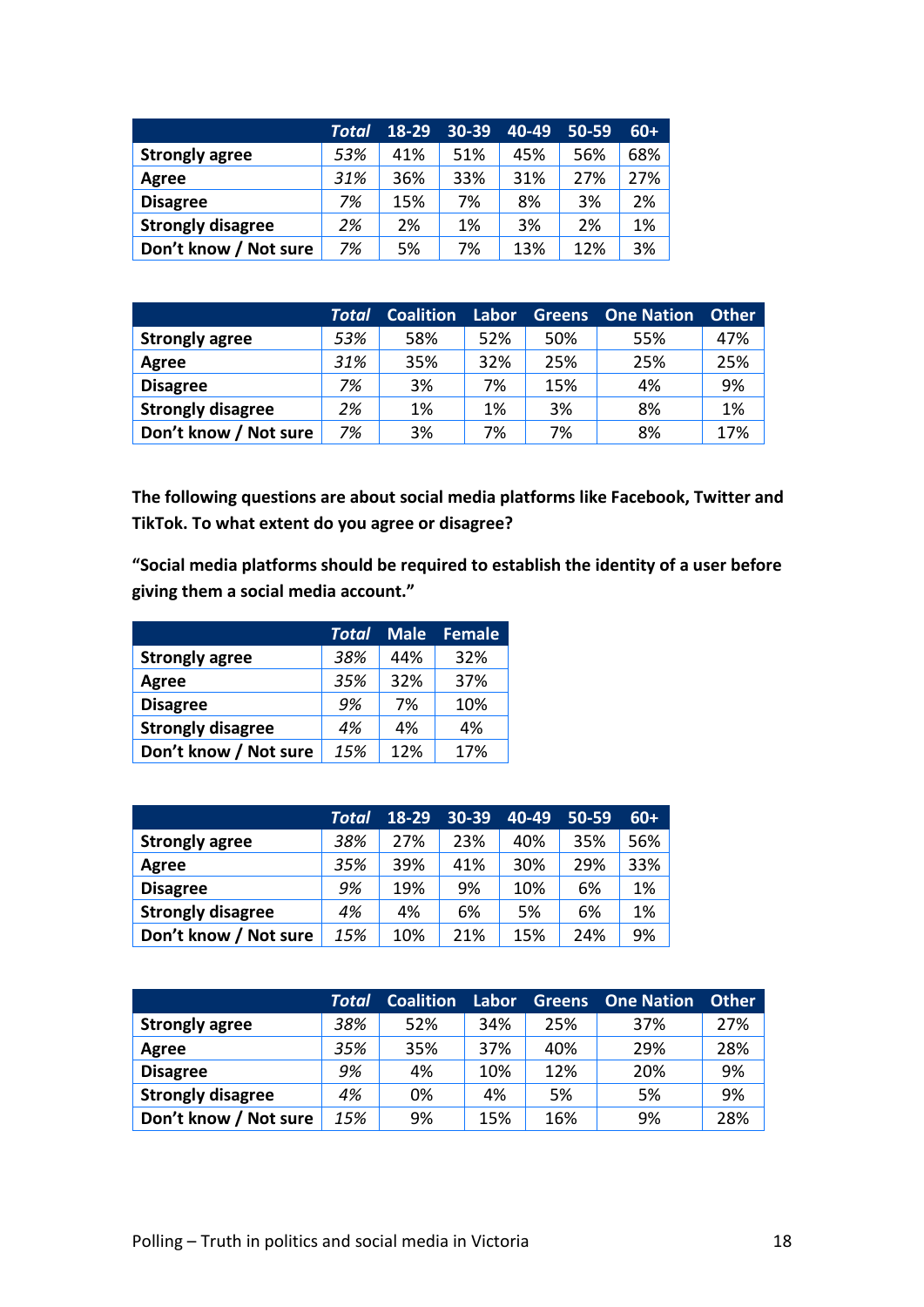**"Victorian political parties should work together to develop a code of conduct regarding social media behaviour."**

|                          | Total | <b>Male</b> | <b>Female</b> |
|--------------------------|-------|-------------|---------------|
| <b>Strongly agree</b>    | 43%   | 45%         | 41%           |
| Agree                    | 40%   | 41%         | 39%           |
| <b>Disagree</b>          | .5%   | 4%          | 6%            |
| <b>Strongly disagree</b> | 3%    | 3%          | 2%            |
| Don't know / Not sure    | 10%   | 7%          | 13%           |

|                          | Total | 18-29 | 30-39 | 40-49 | 50-59 | $60+$ |
|--------------------------|-------|-------|-------|-------|-------|-------|
| <b>Strongly agree</b>    | 43%   | 33%   | 31%   | 36%   | 49%   | 61%   |
| Agree                    | 40%   | 49%   | 42%   | 41%   | 36%   | 31%   |
| <b>Disagree</b>          | 5%    | 7%    | 8%    | 7%    | 2%    | 1%    |
| <b>Strongly disagree</b> | 3%    | 3%    | 4%    | 3%    | 2%    | 1%    |
| Don't know / Not sure    | 10%   | 9%    | 15%   | 13%   | 10%   | 5%    |

|                          | Total | <b>Coalition</b> | Labor | <b>Greens</b> | <b>One Nation</b> | <b>Other</b> |
|--------------------------|-------|------------------|-------|---------------|-------------------|--------------|
| <b>Strongly agree</b>    | 43%   | 47%              | 44%   | 39%           | 41%               | 33%          |
| Agree                    | 40%   | 46%              | 38%   | 35%           | 38%               | 35%          |
| <b>Disagree</b>          | 5%    | 2%               | 5%    | 9%            | 4%                | 8%           |
| <b>Strongly disagree</b> | 3%    | 1%               | 2%    | 7%            | 5%                | 5%           |
| Don't know / Not sure    | 10%   | 4%               | 11%   | 10%           | 12%               | 19%          |

**"Being able to remain anonymous online is important to protect people's privacy and freedom from harassment."**

|                          | Total | <b>Male</b> | Female |
|--------------------------|-------|-------------|--------|
| <b>Strongly agree</b>    | 22%   | 21%         | 23%    |
| Agree                    | 32%   | 29%         | 35%    |
| <b>Disagree</b>          | 19%   | 19%         | 18%    |
| <b>Strongly disagree</b> | 13%   | 18%         | 8%     |
| Don't know / Not sure    | 15%   | 13%         | 17%    |

|                          | Total | 18-29 | 30-39 | 40-49 | 50-59 | $60+$ |
|--------------------------|-------|-------|-------|-------|-------|-------|
| <b>Strongly agree</b>    | 22%   | 28%   | 25%   | 20%   | 24%   | 15%   |
| Agree                    | 32%   | 35%   | 43%   | 34%   | 26%   | 23%   |
| <b>Disagree</b>          | 19%   | 24%   | 10%   | 13%   | 18%   | 25%   |
| <b>Strongly disagree</b> | 13%   | 6%    | 8%    | 14%   | 11%   | 23%   |
| Don't know / Not sure    | 15%   | 8%    | 15%   | 20%   | 22%   | 15%   |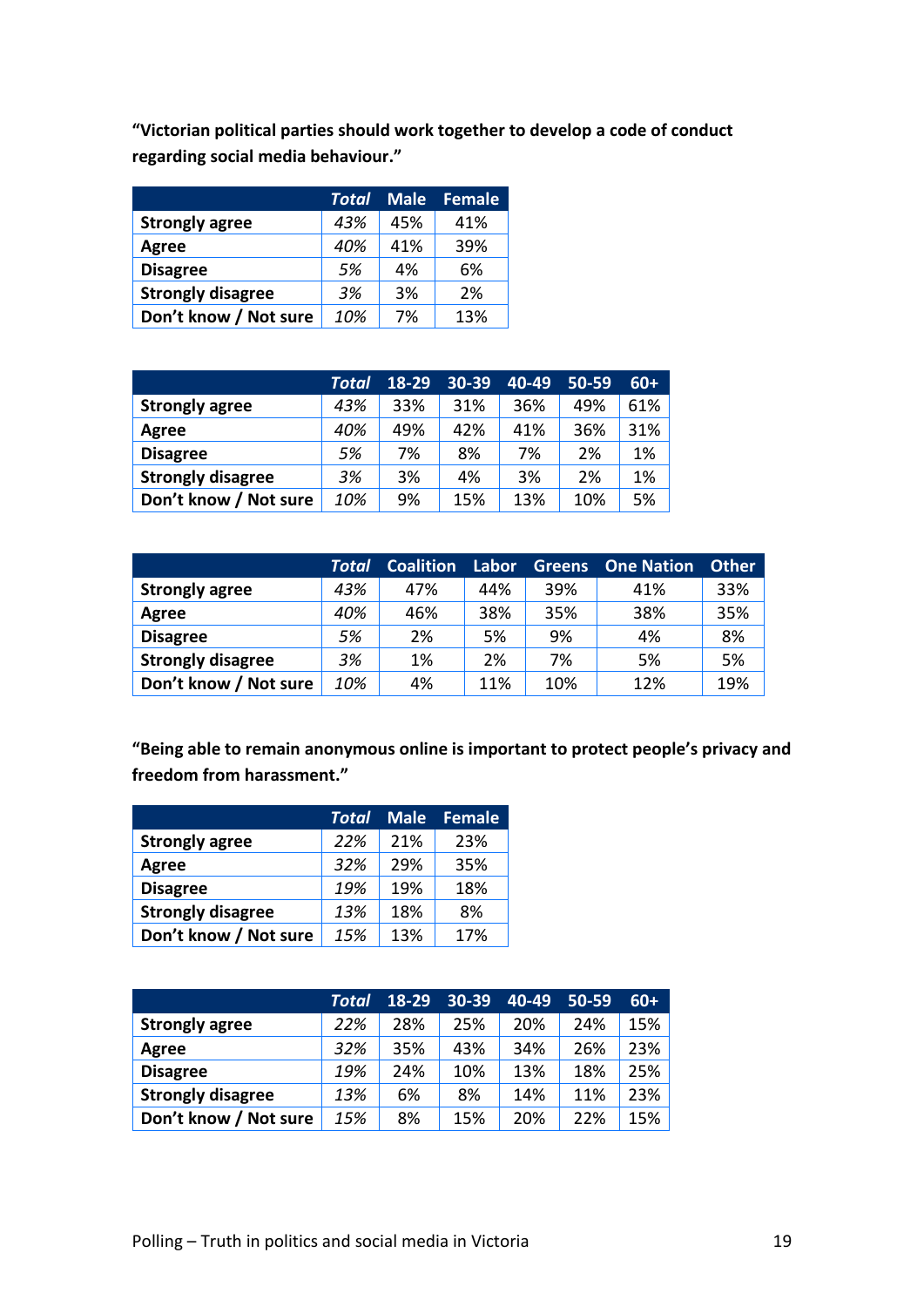|                          | Total | <b>Coalition</b> | Labor | <b>Greens</b> | <b>One Nation</b> | <b>Other</b> |
|--------------------------|-------|------------------|-------|---------------|-------------------|--------------|
| <b>Strongly agree</b>    | 22%   | 20%              | 21%   | 23%           | 29%               | 25%          |
| Agree                    | 32%   | 35%              | 27%   | 44%           | 21%               | 30%          |
| <b>Disagree</b>          | 19%   | 17%              | 20%   | 19%           | 12%               | 19%          |
| <b>Strongly disagree</b> | 13%   | 17%              | 12%   | 6%            | 22%               | 8%           |
| Don't know / Not sure    | 15%   | 11%              | 19%   | 8%            | 16%               | 17%          |

**To what extent do you support or oppose the Victorian government adopting the following policies?**

**Privacy laws to limit how information from people's social media accounts can be used, even if the account is public.**

|                         | Total | <b>Male</b> | <b>Female</b> |
|-------------------------|-------|-------------|---------------|
| <b>Strongly support</b> | 31%   | 31%         | 31%           |
| <b>Support</b>          | 41%   | 39%         | 43%           |
| <b>Oppose</b>           | 8%    | 9%          | 6%            |
| <b>Strongly oppose</b>  | 3%    | 4%          | 2%            |
| Don't know / Not sure   | 18%   | 17%         | 17%           |

|                         | Total | $18 - 29$ | 30-39 | 40-49 | $50 - 59$ | $60+$ |
|-------------------------|-------|-----------|-------|-------|-----------|-------|
| <b>Strongly support</b> | 31%   | 33%       | 29%   | 28%   | 29%       | 33%   |
| <b>Support</b>          | 41%   | 41%       | 47%   | 40%   | 41%       | 37%   |
| <b>Oppose</b>           | 8%    | 9%        | 9%    | 5%    | 8%        | 7%    |
| <b>Strongly oppose</b>  | 3%    | 4%        | 2%    | 4%    | 0%        | 4%    |
| Don't know / Not sure   | 18%   | 12%       | 14%   | 23%   | 22%       | 18%   |

|                         | <b>Total</b> | <b>Coalition</b> | Labor | <b>Greens</b> | <b>One Nation</b> | <b>Other</b> |
|-------------------------|--------------|------------------|-------|---------------|-------------------|--------------|
| <b>Strongly support</b> | 31%          | 32%              | 30%   | 31%           | 34%               | 30%          |
| <b>Support</b>          | 41%          | 42%              | 41%   | 45%           | 32%               | 37%          |
| Oppose                  | 8%           | 10%              | 7%    | 5%            | 13%               | 5%           |
| <b>Strongly oppose</b>  | 3%           | 2%               | 3%    | 1%            | 4%                | 4%           |
| Don't know / Not sure   | 18%          | 14%              | 18%   | 18%           | 17%               | 24%          |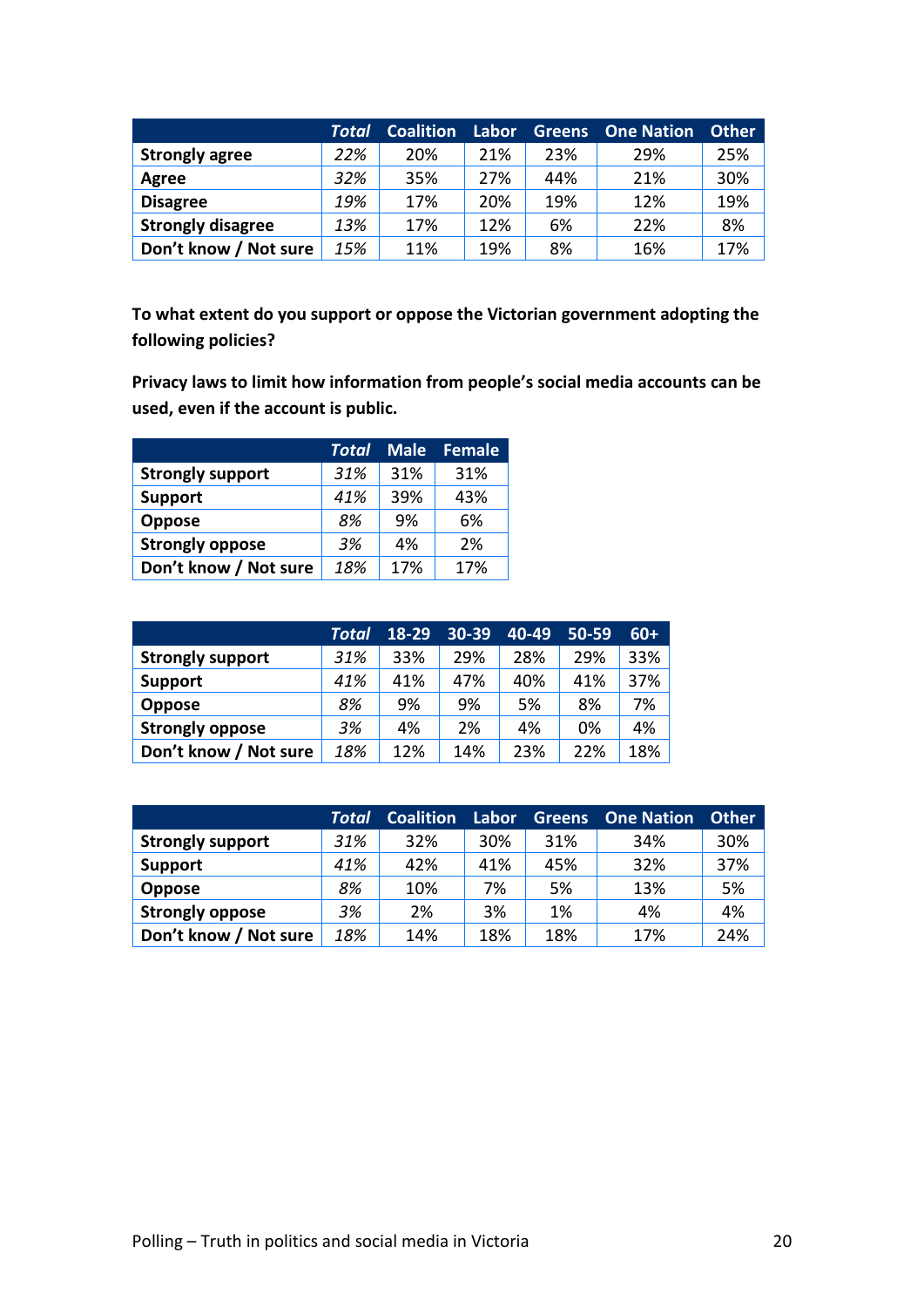**A legal obligation for social media platforms to remove material that violates electoral laws once they have been alerted to it.**

|                         | Total | <b>Male</b> | <b>Female</b> |
|-------------------------|-------|-------------|---------------|
| <b>Strongly support</b> | 45%   | 51%         | 40%           |
| <b>Support</b>          | 35%   | 32%         | 38%           |
| <b>Oppose</b>           | 5%    | 6%          | 5%            |
| <b>Strongly oppose</b>  | 2%    | 4%          | 1%            |
| Don't know / Not sure   | 12%   | 8%          | 16%           |

|                         | Total | 18-29 | 30-39 | 40-49 | 50-59 | $60+$ |
|-------------------------|-------|-------|-------|-------|-------|-------|
| <b>Strongly support</b> | 45%   | 36%   | 34%   | 39%   | 48%   | 62%   |
| <b>Support</b>          | 35%   | 39%   | 38%   | 34%   | 33%   | 32%   |
| <b>Oppose</b>           | 5%    | 9%    | 8%    | 6%    | 4%    | 1%    |
| <b>Strongly oppose</b>  | 2%    | 4%    | 3%    | 3%    | 4%    | 0%    |
| Don't know / Not sure   | 12%   | 12%   | 18%   | 18%   | 11%   | 5%    |

|                         | Total | <b>Coalition</b> | Labor | <b>Greens</b> | <b>One Nation</b> | <b>Other</b> |
|-------------------------|-------|------------------|-------|---------------|-------------------|--------------|
| <b>Strongly support</b> | 45%   | 51%              | 46%   | 37%           | 16%               | 43%          |
| <b>Support</b>          | 35%   | 38%              | 35%   | 35%           | 41%               | 26%          |
| <b>Oppose</b>           | 5%    | 4%               | 4%    | 10%           | 12%               | 5%           |
| <b>Strongly oppose</b>  | 2%    | 1%               | 2%    | 3%            | 14%               | 3%           |
| Don't know / Not sure   | 12%   | 5%               | 13%   | 16%           | 17%               | 23%          |

**A legal obligation for social media platforms to provide academic researchers with data on how the platforms work.**

|                         | Total | <b>Male</b> | Female |
|-------------------------|-------|-------------|--------|
| <b>Strongly support</b> | 27%   | 30%         | 24%    |
| <b>Support</b>          | 40%   | 40%         | 41%    |
| <b>Oppose</b>           | 7%    | 7%          | 8%     |
| <b>Strongly oppose</b>  | 3%    | 3%          | 3%     |
| Don't know / Not sure   | 23%   | 21%         | 24%    |

|                         | Total | 18-29 | 30-39 | 40-49 | 50-59 | $60+$ |
|-------------------------|-------|-------|-------|-------|-------|-------|
| <b>Strongly support</b> | 27%   | 22%   | 27%   | 21%   | 27%   | 34%   |
| <b>Support</b>          | 40%   | 45%   | 41%   | 40%   | 32%   | 40%   |
| <b>Oppose</b>           | 7%    | 15%   | 6%    | 11%   | 5%    | 2%    |
| <b>Strongly oppose</b>  | 3%    | 4%    | 4%    | 2%    | 5%    | 1%    |
| Don't know / Not sure   | 23%   | 13%   | 23%   | 27%   | 31%   | 23%   |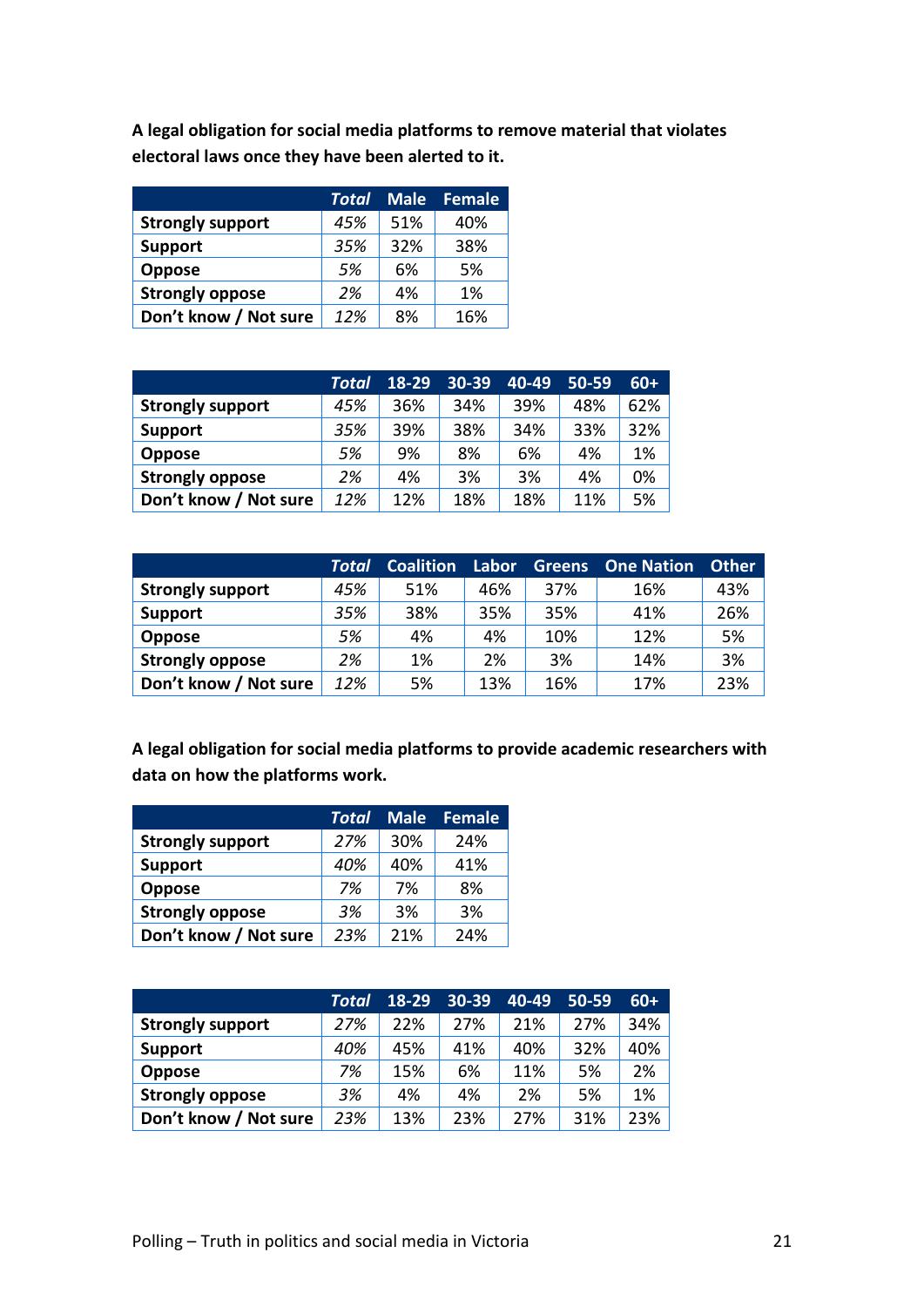|                         | Total | <b>Coalition</b> | Labor | <b>Greens</b> | <b>One Nation</b> | <b>Other</b> |
|-------------------------|-------|------------------|-------|---------------|-------------------|--------------|
| <b>Strongly support</b> | 27%   | 26%              | 27%   | 25%           | 17%               | 30%          |
| <b>Support</b>          | 40%   | 49%              | 42%   | 31%           | 33%               | 26%          |
| <b>Oppose</b>           | 7%    | 6%               | 6%    | 17%           | 4%                | 8%           |
| <b>Strongly oppose</b>  | 3%    | 2%               | 2%    | 1%            | 18%               | 6%           |
| Don't know / Not sure   | 23%   | 18%              | 22%   | 26%           | 28%               | 30%          |

#### **A government-funded education campaign to increase social media literacy.**

|                         | Total | <b>Male</b> | <b>Female</b> |
|-------------------------|-------|-------------|---------------|
| <b>Strongly support</b> | 25%   | 24%         | 27%           |
| <b>Support</b>          | 40%   | 41%         | 39%           |
| <b>Oppose</b>           | 10%   | 12%         | 9%            |
| <b>Strongly oppose</b>  | 4%    | 6%          | 2%            |
| Don't know / Not sure   | 21%   | 18%         | 24%           |

|                         | Total | 18-29 | 30-39 | 40-49 | $50 - 59$ | $60+$ |
|-------------------------|-------|-------|-------|-------|-----------|-------|
| <b>Strongly support</b> | 25%   | 30%   | 26%   | 22%   | 21%       | 25%   |
| <b>Support</b>          | 40%   | 46%   | 41%   | 37%   | 32%       | 39%   |
| <b>Oppose</b>           | 10%   | 9%    | 9%    | 12%   | 13%       | 8%    |
| <b>Strongly oppose</b>  | 4%    | 1%    | 2%    | 7%    | 5%        | 6%    |
| Don't know / Not sure   | 21%   | 14%   | 22%   | 23%   | 29%       | 22%   |

|                         | Total | <b>Coalition</b> | Labor | <b>Greens</b> | <b>One Nation</b> | <b>Other</b> |
|-------------------------|-------|------------------|-------|---------------|-------------------|--------------|
| <b>Strongly support</b> | 25%   | 25%              | 28%   | 30%           | 13%               | 19%          |
| <b>Support</b>          | 40%   | 41%              | 45%   | 36%           | 30%               | 29%          |
| <b>Oppose</b>           | 10%   | 15%              | 6%    | 10%           | 4%                | 12%          |
| <b>Strongly oppose</b>  | 4%    | 4%               | 1%    | 4%            | 17%               | 6%           |
| Don't know / Not sure   | 21%   | 15%              | 20%   | 20%           | 36%               | 34%          |